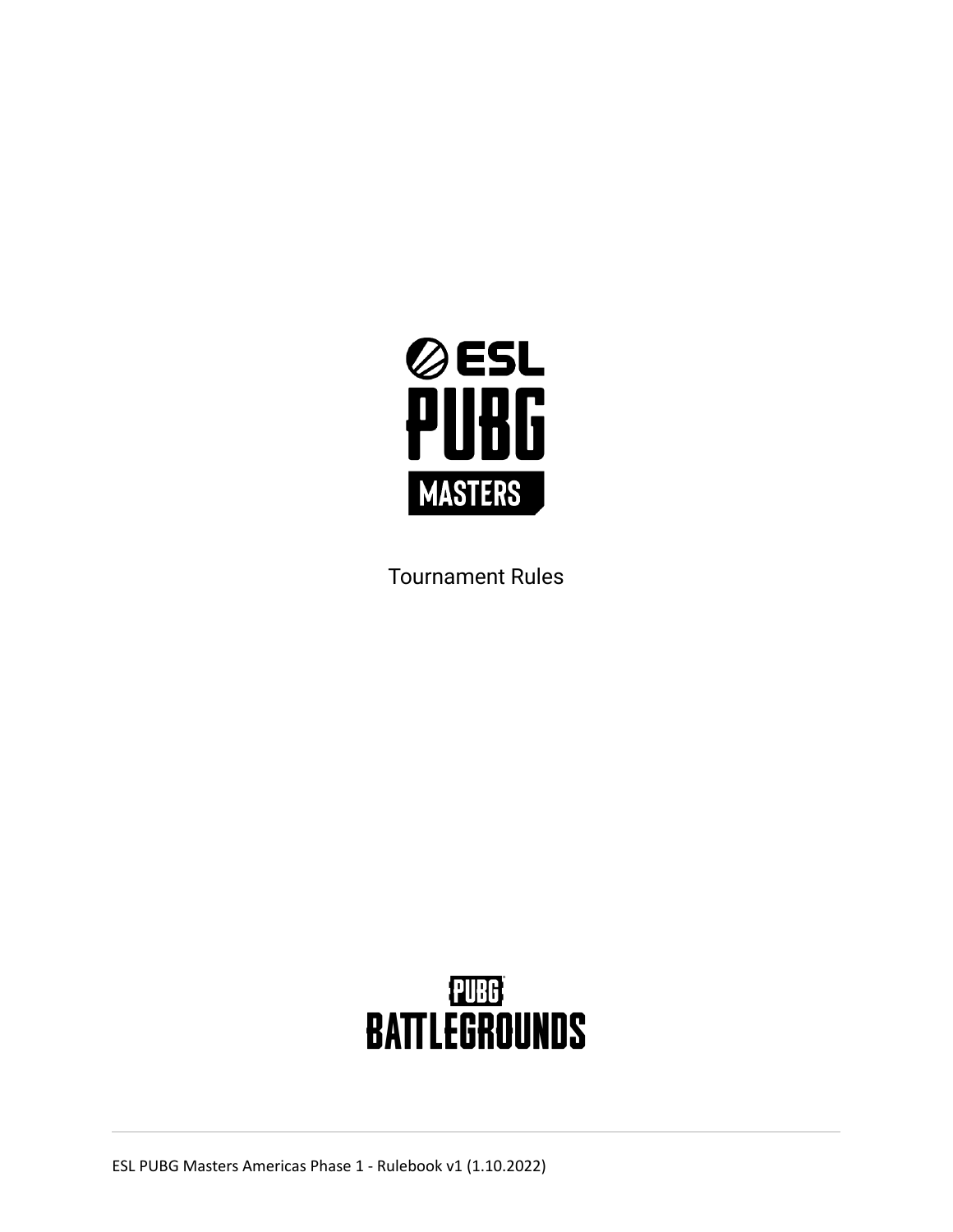## **Contents**

| Introduction                                      | $\overline{4}$ |
|---------------------------------------------------|----------------|
| SUPER and ESL PUBG Masters Rulebook               | $\overline{4}$ |
| <b>Competition System</b>                         | 4              |
| References                                        | 5              |
| <b>Basic Information</b>                          | 5              |
| Open Qualifiers                                   | 5              |
| <b>Regional Playoff</b>                           | 6              |
| <b>Grand Final</b>                                | 6              |
| <b>General Information</b>                        | 6              |
| Qualification                                     | 7              |
| <b>Group Draw</b>                                 | 7              |
| <b>Match Schedule</b>                             | 8              |
| Open Qualifier                                    | 8              |
| <b>Regional Playoff</b>                           | 8              |
| <b>Grand Final</b>                                | 9              |
| Map Order                                         | 10             |
| Open Qualifier                                    | 10             |
| <b>Regional Playoff</b>                           | 10             |
| <b>Grand Final</b>                                | 10             |
| <b>Prize Pool &amp; PGC Qualification Points</b>  | 11             |
| Prize Pool                                        | 11             |
| PGC Qualification Points & Qualification Benefits | 11             |
| <b>Roster Rules</b>                               | 13             |
| <b>General Rules</b>                              | 13             |
| Seeding/Slot Rules                                | 13             |
| <b>General Rules</b>                              | 14             |
| <b>Server Utilization</b>                         | 14             |
| Documentation                                     | 14             |
|                                                   |                |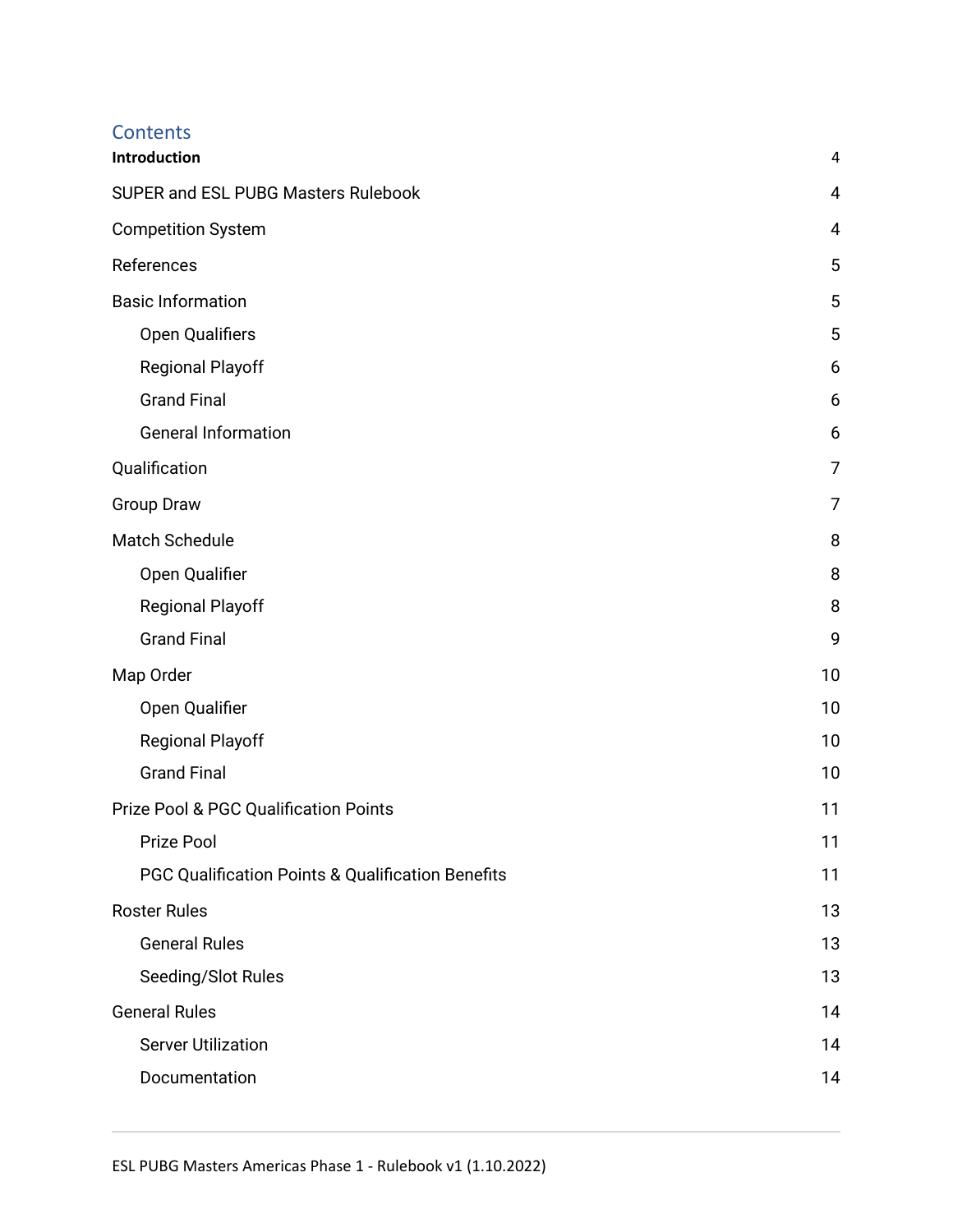| 15<br><b>Team Eligibility</b><br><b>Toxic Behavior</b><br>16<br>Violations of Rules & Regulations / Punishments<br>17<br>Streaming<br>17<br><b>Platform Rules</b><br>17<br>18<br>Hardware, Software and Internet Connections<br>18<br>Check-In<br>18<br>18<br><b>Disconnections</b><br>18<br>Server Crash<br>18<br>19<br><b>Replay and Match Materials</b><br>19<br><b>Bugs</b><br>Cheats<br>19<br>In Game Skins<br>20<br>20<br><b>Communication / Match Support</b><br>20<br>Result<br>20<br><b>Protests / Escalations</b><br>20<br><b>Breaks between Matches</b><br>21<br>21 | <b>Player Eligibility</b>       | 15 |
|--------------------------------------------------------------------------------------------------------------------------------------------------------------------------------------------------------------------------------------------------------------------------------------------------------------------------------------------------------------------------------------------------------------------------------------------------------------------------------------------------------------------------------------------------------------------------------|---------------------------------|----|
|                                                                                                                                                                                                                                                                                                                                                                                                                                                                                                                                                                                |                                 |    |
|                                                                                                                                                                                                                                                                                                                                                                                                                                                                                                                                                                                |                                 |    |
|                                                                                                                                                                                                                                                                                                                                                                                                                                                                                                                                                                                |                                 |    |
|                                                                                                                                                                                                                                                                                                                                                                                                                                                                                                                                                                                |                                 |    |
|                                                                                                                                                                                                                                                                                                                                                                                                                                                                                                                                                                                |                                 |    |
|                                                                                                                                                                                                                                                                                                                                                                                                                                                                                                                                                                                | Pre-Match                       |    |
|                                                                                                                                                                                                                                                                                                                                                                                                                                                                                                                                                                                |                                 |    |
|                                                                                                                                                                                                                                                                                                                                                                                                                                                                                                                                                                                |                                 |    |
|                                                                                                                                                                                                                                                                                                                                                                                                                                                                                                                                                                                | During a Match                  |    |
|                                                                                                                                                                                                                                                                                                                                                                                                                                                                                                                                                                                |                                 |    |
|                                                                                                                                                                                                                                                                                                                                                                                                                                                                                                                                                                                |                                 |    |
|                                                                                                                                                                                                                                                                                                                                                                                                                                                                                                                                                                                |                                 |    |
|                                                                                                                                                                                                                                                                                                                                                                                                                                                                                                                                                                                |                                 |    |
|                                                                                                                                                                                                                                                                                                                                                                                                                                                                                                                                                                                |                                 |    |
|                                                                                                                                                                                                                                                                                                                                                                                                                                                                                                                                                                                |                                 |    |
|                                                                                                                                                                                                                                                                                                                                                                                                                                                                                                                                                                                |                                 |    |
|                                                                                                                                                                                                                                                                                                                                                                                                                                                                                                                                                                                | Post-Match:                     |    |
|                                                                                                                                                                                                                                                                                                                                                                                                                                                                                                                                                                                |                                 |    |
|                                                                                                                                                                                                                                                                                                                                                                                                                                                                                                                                                                                |                                 |    |
|                                                                                                                                                                                                                                                                                                                                                                                                                                                                                                                                                                                |                                 |    |
|                                                                                                                                                                                                                                                                                                                                                                                                                                                                                                                                                                                | <b>Participation Agreement:</b> |    |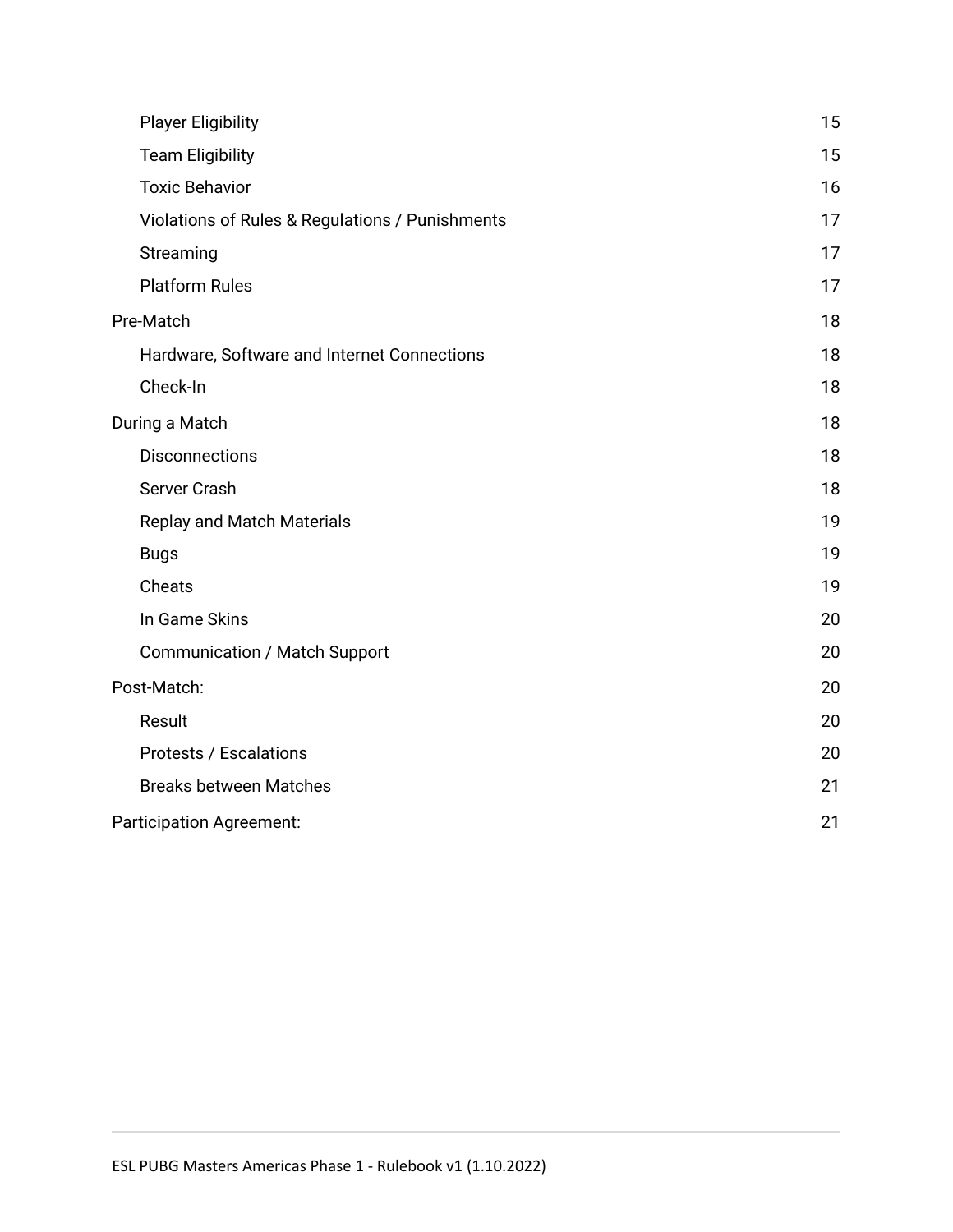## <span id="page-3-0"></span>**1. Introduction**

Given the ongoing COVID-19 situation across the globe, PUBG is continuing to prioritize player and staff health and safety over offline competition. The two (2) ESL PUBG Masters events in 2022 provide players and organizations a way to continue to participate in high-level online regional competition, supplementary to the two (2) PUBG Continental Series ("PCS") events in 2022.

These combined four (4) events represent the highest level of regional PUBG competition in 2022, with a total prize pool of \$740,000 awarded to teams in the Americas region. Additionally, these four (4) events allow teams to qualify into the PUBG Global Championship (PGC) 2022, with each subsequent event awarding more PGC Qualification points than the previous.

In 2022, the North America and Latin America sub-regions are combined into one Americas region, with separate Regional Playoffs that culminate in a combined Grand Final event.

## <span id="page-3-1"></span>**2. SUPER and ESL PUBG Masters Rulebook**

The ESL PUBG Masters Americas Phase 1 Rulebook ("Rulebook") should be read and interpreted in conjunction with the Standard and Universal PUBG Esports Ruleset ("SUPER"). SUPER will supersede any conflict in rules or interpretations between the Rulebook and SUPER.

## <span id="page-3-2"></span>**3. Competition System**

To qualify for the ESL PUBG Masters Latin America (LATAM) and North America (NA) Regional Playoffs, teams must compete through fully open sub-regional qualifiers, with a maximum of one-hundred and sixty (160) teams in Latin America and North America, spread over multiple rounds in which the top eight (8) teams of each lobby in each round will advance. On the completion of the Round of 16, the top eight (8) teams will advance to their respective Regional Playoff, where they will be joined by sixteen (16) invited teams, based on their placement in the PCS5 Americas sub-regional Group Stages, Last Chance Qualifier and Grand Final.

To qualify for the ESL PUBG Masters Grand Final, teams must qualify through the ESL PUBG Masters Regional Playoffs. The ESL PUBG Masters Regional Playoffs will be two parallel twenty-four (24) team competitions in North America and Latin America. The twenty-four (24) teams are divided into three (3) groups of eight (8) teams (A, B & C) and will compete for a place in the ESL PUBG Masters Grand Final. The ESL PUBG Masters Grand Final will have a prize pool of \$50,000.

The ESL PUBG Masters Regional Playoffs will consist of one (1) week of play, consisting of three (3) days and six (6) matches each day, for a total of eighteen (18) matches with each team playing in twelve (12) matches. At the end of the three (3) days of play, the top eight (8) teams from each sub-region, for a total of sixteen (16) teams, will qualify directly for the ESL PUBG Masters Grand Final. Teams will compete using Point Rule.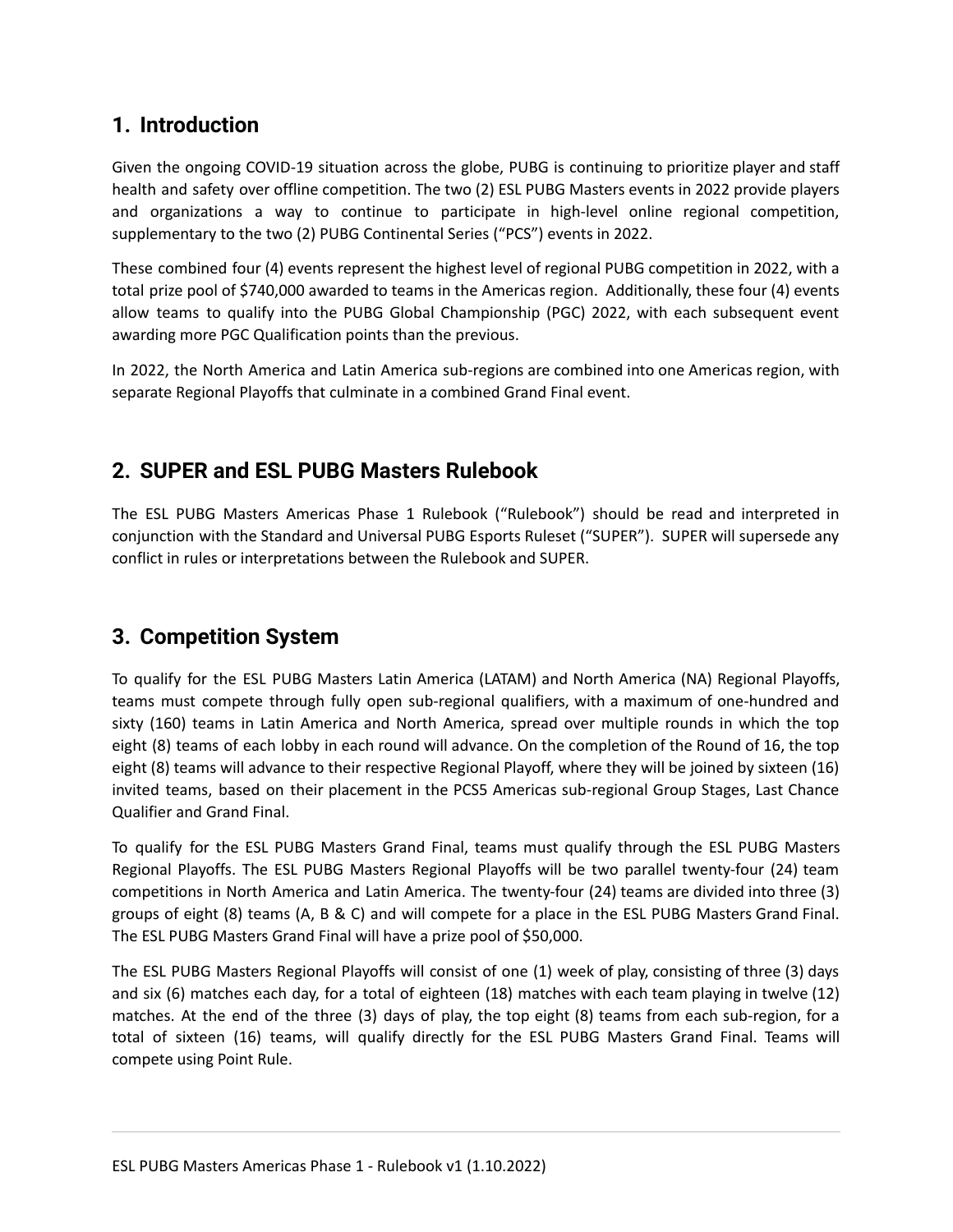The ESL PUBG Masters Grand Final will consist of two (2) weeks of play, each week consisting of three (3) days with five (5) matches per day, for a total of thirty (30) matches. Teams will compete using Point Rule.

## <span id="page-4-0"></span>**4. References**

Throughout this document you will find references that identify certain responsible parties (Hosts, Host Lead / Overseer, and Administration). These parties are defined below.

- Hosts Hosts are the first line of response for Participants during set up, rehearsals, and matches for any issues or clarifications on the rules. During a match, Hosts rulings are final. Upon completion of a match, the team can request further clarification from the Host Lead or Overseer.
- Host Lead / Overseer Host Lead and/or Overseer oversee(s) all Hosts. The Hosts will escalate any issues to the Host Lead and/or Overseer when the Host cannot resolve the issue alone. Before, between, or after matches, Participants may request clarification on rulings made by Hosts from the Host Lead / Overseer. The Host Lead / Overseer will escalate any issues or clarifications to Administration as needed.
- Administration The Administration refers to the Tournament officials, i.e. PUBG officials and/or Head Admin, who will be the ultimate authority on all matters related to the Competition.

## <span id="page-4-1"></span>**5. Basic Information**

### <span id="page-4-2"></span>**A. Open Qualifiers**

The ESL PUBG Masters Americas Phase 1 Open Qualifiers will consist of a maximum of eighty (160) teams, competing in three to four (3-4) Rounds of competition (depending on the number of registrations) over six (6) days, each Round with two (2) days of six (6) matches per day. The dates and details are as follows:

| ESL PUBG Masters Americas Phase 1 Open Qualifiers - Basic Information |                                                          |  |  |
|-----------------------------------------------------------------------|----------------------------------------------------------|--|--|
| <b>Event Name</b>                                                     | <b>ESL PUBG Masters Americas Phase 1 Open Qualifiers</b> |  |  |
| Round of 128 Dates*                                                   | February 9, 2022                                         |  |  |
| <b>Round of 64 Dates</b>                                              | February 10, 2022                                        |  |  |
| <b>Round of 32 Dates</b>                                              | February 12-13, 2022                                     |  |  |
| <b>Round of 16 Dates</b>                                              | February 15-16, 2022                                     |  |  |
| <b>Competition Platform</b>                                           | <b>ESL Play</b>                                          |  |  |
| <b>Number of Teams</b>                                                | Max. 160                                                 |  |  |
| <b>Team Roster Submission Deadline</b>                                | February 7, 2022 at 11:59pm PT                           |  |  |

*\*If the number of registrations does not exceed 80 teams Round of 64 will be held on February 9 and 10.*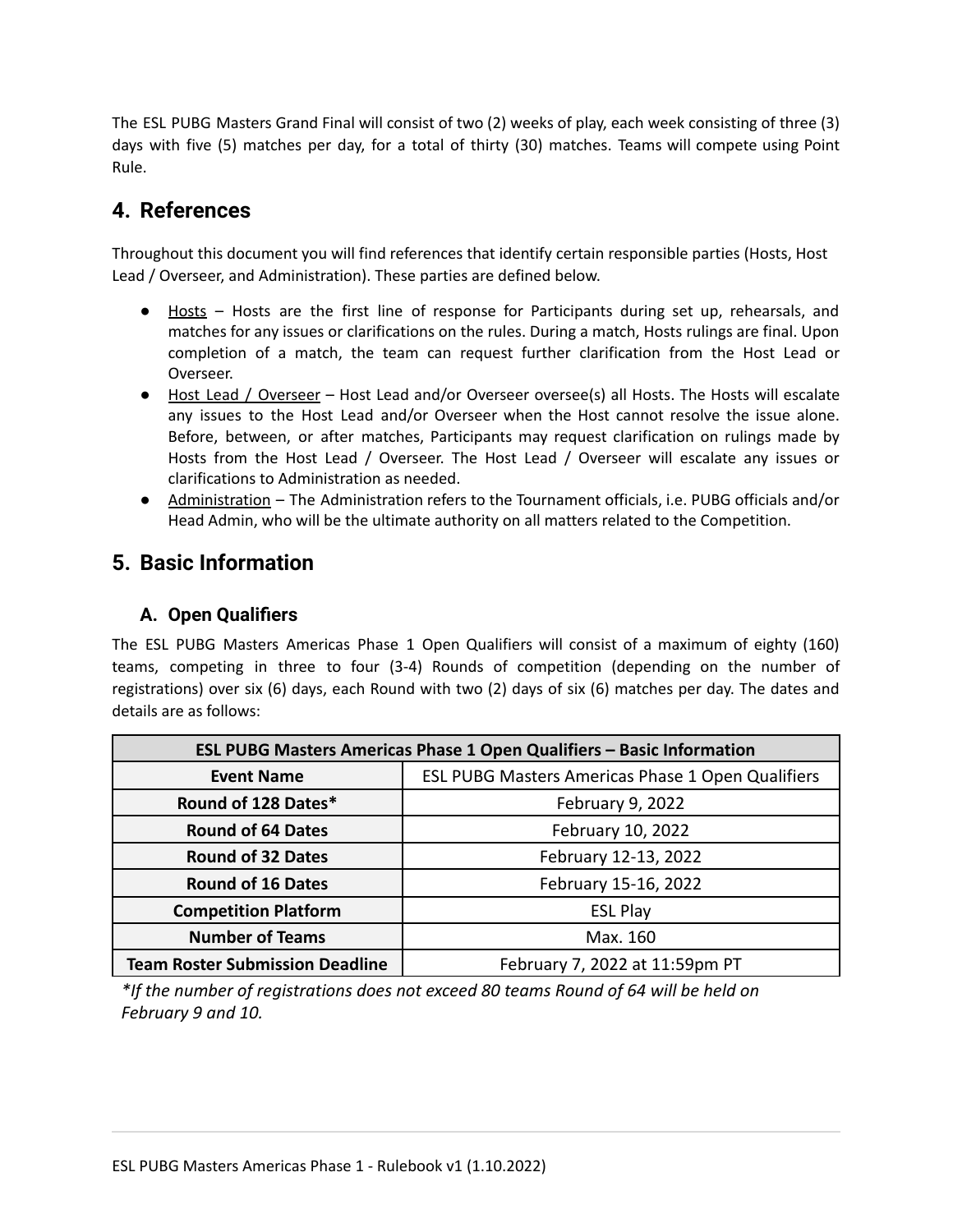## <span id="page-5-0"></span>**B. Regional Playoff**

The ESL PUBG Masters Americas Phase 1 Regional Playoff will consist of twenty-four (24) teams in groups of 8 (A, B & C) competing over three (3) days with six (6) matches per day. The dates and details are as follows:

| <b>ESL PUBG Masters Americas Phase 1 Regional Playoff - Basic Information</b> |                                 |  |  |
|-------------------------------------------------------------------------------|---------------------------------|--|--|
| ESL PUBG Masters Americas Phase 1 Regional Playoff<br><b>Event Name</b>       |                                 |  |  |
| <b>Event Dates</b>                                                            | February 18,19 & 20, 2022       |  |  |
| <b>Competition Platform</b>                                                   | <b>ESL Play</b>                 |  |  |
| <b>Number of Teams</b>                                                        | 24                              |  |  |
| <b>Team Roster Submission Deadline</b>                                        | February 16, 2022 at 11:59pm PT |  |  |

## <span id="page-5-1"></span>**C. Grand Final**

The ESL PUBG Masters Americas Phase 1 Grand Final will consist of sixteen (16) teams competing over six (6) days with five (5) matches per day. The dates and details are as follows:

| <b>ESL PUBG Masters Americas Phase 1 Grand Final - Basic Information</b> |                                                      |  |  |
|--------------------------------------------------------------------------|------------------------------------------------------|--|--|
| <b>Event Name</b>                                                        | <b>ESL PUBG Masters Americas Phase 1 Grand Final</b> |  |  |
| <b>Event Dates</b>                                                       | February 25-27, 2022 & March 4-6, 2022               |  |  |
| <b>Competition Platform</b>                                              | <b>ESL Play</b>                                      |  |  |
| <b>Number of Teams</b>                                                   | 16                                                   |  |  |
| <b>Team Roster Change Deadline</b>                                       | February 23, 2022 at 11:59pm PT                      |  |  |
| <b>Prize Money</b>                                                       | \$50,000                                             |  |  |

#### <span id="page-5-2"></span>**D. General Information**

| ESL PUBG Masters Americas Phase 1 – Social Media and Website Information |                                   |  |
|--------------------------------------------------------------------------|-----------------------------------|--|
| <b>Official Hashtag</b><br>#ESLPUBGMasters                               |                                   |  |
| YouTube                                                                  | youtube.com/PUBGEsports           |  |
| Instagram                                                                | instagram.com/PUBGEsports         |  |
| <b>Twitter</b>                                                           | twitter.com/PUBGEsports           |  |
| Facebook                                                                 | facebook.com/PUBGUSOfficial       |  |
| Twitch                                                                   | twitch.tv/PUBG Battlegrounds      |  |
| <b>TikTok</b>                                                            | tiktok.com/@pubg.esports.official |  |
| <b>Website</b>                                                           | na.pubgesports.com                |  |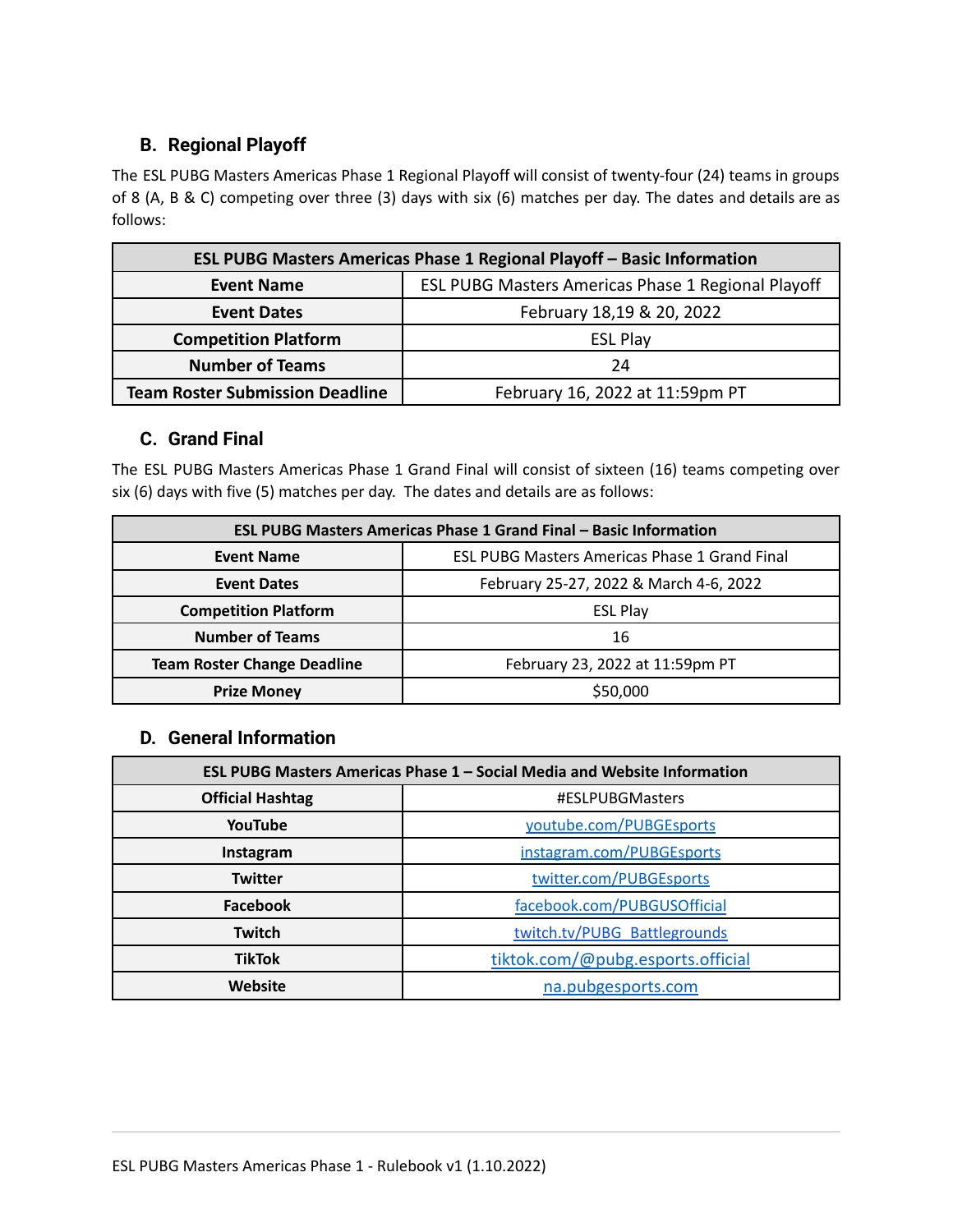## <span id="page-6-0"></span>**6. Qualification**

In each sub-region, the ESL PUBG Masters Americas Phase 1 Open Qualifier consists of a maximum of one-hundred and sixty (160) teams, competing in four (4) Rounds of competition over six (6) days.. The top eight (8) teams at the end of Round of 16 in each sub-regional Open Qualifier, as determined by the Point Rule scoring system, will qualify for their respective sub-regional Regional Playoff.

In each sub-region, the ESL PUBG Masters Americas Phase 1 Regional Playoff consists of twenty-four (24) teams, divided into three (3) groups (Groups A, B & C) of eight (8) teams based on their placement in the PCS5 sub-regional Group Stages and the final round of their respective sub-regional ESL PUBG Masters Americas Phase 1 Open Qualifier. The ESL PUBG Masters Americas Phase 1 Regional Playoff is held over three (3) days of six (6) matches per day, with the top ten (10) teams from NA and the top six (6) teams from LATAM, as determined by the Point Rule scoring system, qualifying for the ESL PUBG Masters Americas Phase 1 Grand Final.

## <span id="page-6-1"></span>**7. Group Draw**

The twenty-four (24) teams in each of the Regional Playoffs will be seeded into Group A, Group B, or Group C. In each sub-region, their seed will be determined by their placement in their respective PCS5 sub-regional Group Stages, PCS5 Americas Last Chance Qualifier, PCS5 Americas Grand Final and the final round of each sub-regional ESL PUBG Masters Americas Phase 1 Open Qualifier.

| ESL PUBG Masters Americas Phase 1 Regional Playoff - Group Draw (NA) |                   |                   |  |
|----------------------------------------------------------------------|-------------------|-------------------|--|
| <b>Group A</b>                                                       | <b>Group B</b>    | <b>Group C</b>    |  |
| <b>PCS #1</b>                                                        | <b>PCS #2</b>     | <b>PCS#3</b>      |  |
| <b>PCS#6</b>                                                         | <b>PCS #5</b>     | <b>PCS #4</b>     |  |
| <b>PCS #7</b>                                                        | <b>PCS#8</b>      | <b>PCS#9</b>      |  |
| $LCO$ #6                                                             | <b>LCQ #5</b>     | <b>PCS #10</b>    |  |
| <b>LCQ #7</b>                                                        | LCQ <sub>#8</sub> | <b>PCS GS #15</b> |  |
| RO16#2                                                               | RO16#1            | <b>PCS GS #16</b> |  |
| RO16#3                                                               | RO16#4            | RO16#5            |  |
| RO16#8                                                               | RO16#7            | RO16#6            |  |

A breakdown of the draw is as follows:

\*PCS = PCS5 Americas Grand Final

\*LCQ = PCS5 Americas Last Chance Qualifier sub-regional placement.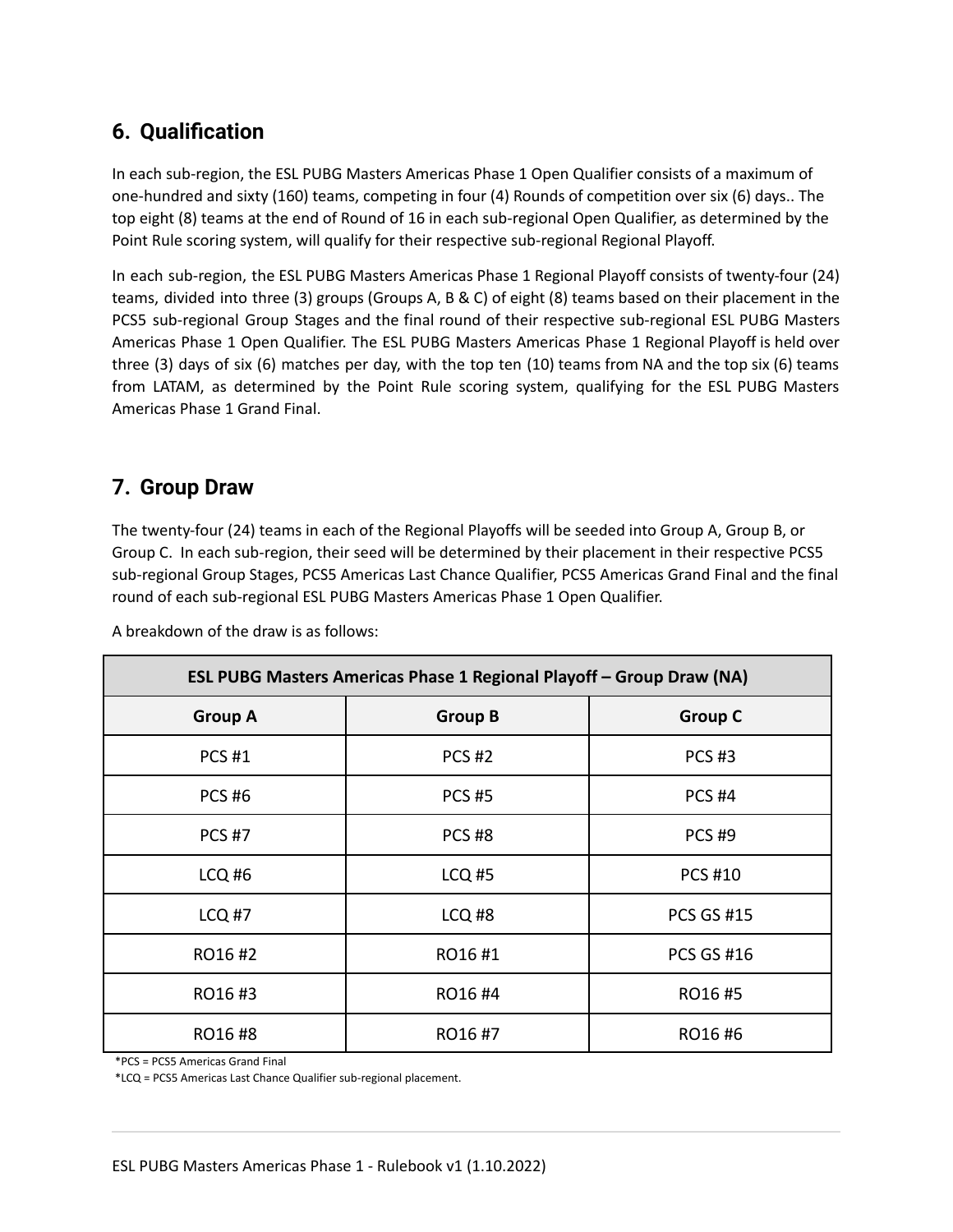\*PCSGS = PCS5 Americas sub-regional Group Stage placement  $*$ RO16 = Round of 16

## <span id="page-7-0"></span>**8. Match Schedule**

## <span id="page-7-1"></span>**A. Open Qualifier**

Each day of the sub-regional ESL PUBG Masters Americas Phase 1 Open Qualifiers will follow the same match schedule. Match start times may be adjusted depending on any accelerations or delays. The tentative match schedule is listed below. Note that matches will begin immediately after the conclusion of the previous match, so players / teams should immediately join the next lobby upon the completion of the previous match.

| <b>ESL PUBG Masters Americas Phase 1 Open Qualifiers -</b><br><b>Tentative Match Schedule</b> |       |  |  |
|-----------------------------------------------------------------------------------------------|-------|--|--|
| <b>Estimated Start Time</b><br><b>Match</b>                                                   |       |  |  |
| Match 1                                                                                       | 16:00 |  |  |
| Match 2                                                                                       | 16:45 |  |  |
| Match 3                                                                                       | 17:30 |  |  |
| Match 4                                                                                       | 18:15 |  |  |
| Match 5                                                                                       | 19:00 |  |  |
| Match 6                                                                                       | 19:45 |  |  |

*\*The times listed above are in PT*

## <span id="page-7-2"></span>**B. Regional Playoff**

Each week, the group matchups and day of the week will rotate. The weekly schedule is set and will not be adjusted.

| <b>Regional Playoff</b> |                              |                         |                       |  |
|-------------------------|------------------------------|-------------------------|-----------------------|--|
|                         | Friday<br><b>18 February</b> | Saturday<br>19 February | Sunday<br>20 February |  |
| Group #1                | Group A                      | Group B                 | Group A               |  |
| Group #2                | Group B                      | Group C                 | Group C               |  |

Each day of the ESL PUBG Masters Americas Phase 1 Regional Playoff will follow the same match schedule. Match start times may be adjusted depending on any accelerations or delays. The tentative match schedule is listed below. Note that matches will begin immediately after the conclusion of the previous match, so players / teams should immediately join the next lobby upon the completion of the previous match.

> **ESL PUBG Masters Americas Phase 1 Regional Playoff – Tentative Match Schedule**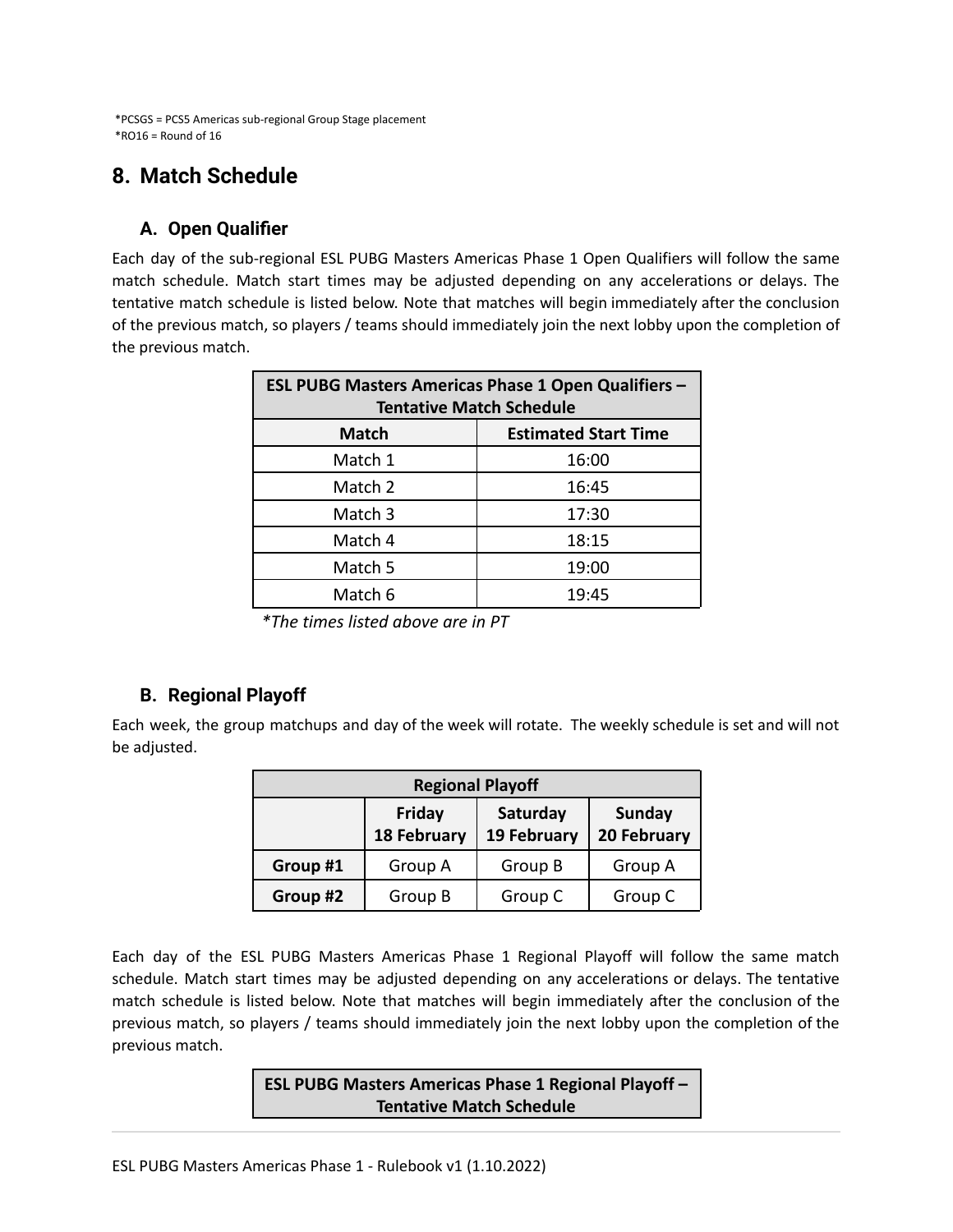| <b>Match</b> | <b>Estimated Start Time</b> |
|--------------|-----------------------------|
| Match 1      | 16:00                       |
| Match 2      | 16:45                       |
| Match 3      | 17:30                       |
| Match 4      | 18:15                       |
| Match 5      | 19:00                       |
| Match 6      | 19:45                       |

*\*The times listed above are in PT*

## <span id="page-8-0"></span>**C. Grand Final**

Each day of the ESL PUBG Masters Americas Phase 1 Grand Final will follow the same match schedule. Match start times may be adjusted depending on any accelerations or delays. The tentative match schedule is listed below. Note that matches will begin immediately after the conclusion of the previous match, so players / teams should immediately join the next lobby upon the completion of the previous match.

| <b>ESL PUBG Masters Americas Phase 1 Grand Final -</b> |       |  |  |
|--------------------------------------------------------|-------|--|--|
| <b>Tentative Match Schedule</b>                        |       |  |  |
| <b>Estimated Start Time</b><br><b>Match</b>            |       |  |  |
| Match 1                                                | 16:00 |  |  |
| Match 2                                                | 16:45 |  |  |
| Match 3                                                | 17:30 |  |  |
| Match 4                                                | 18:15 |  |  |
| Match 5                                                | 19:00 |  |  |

*\*The times listed above are in PT*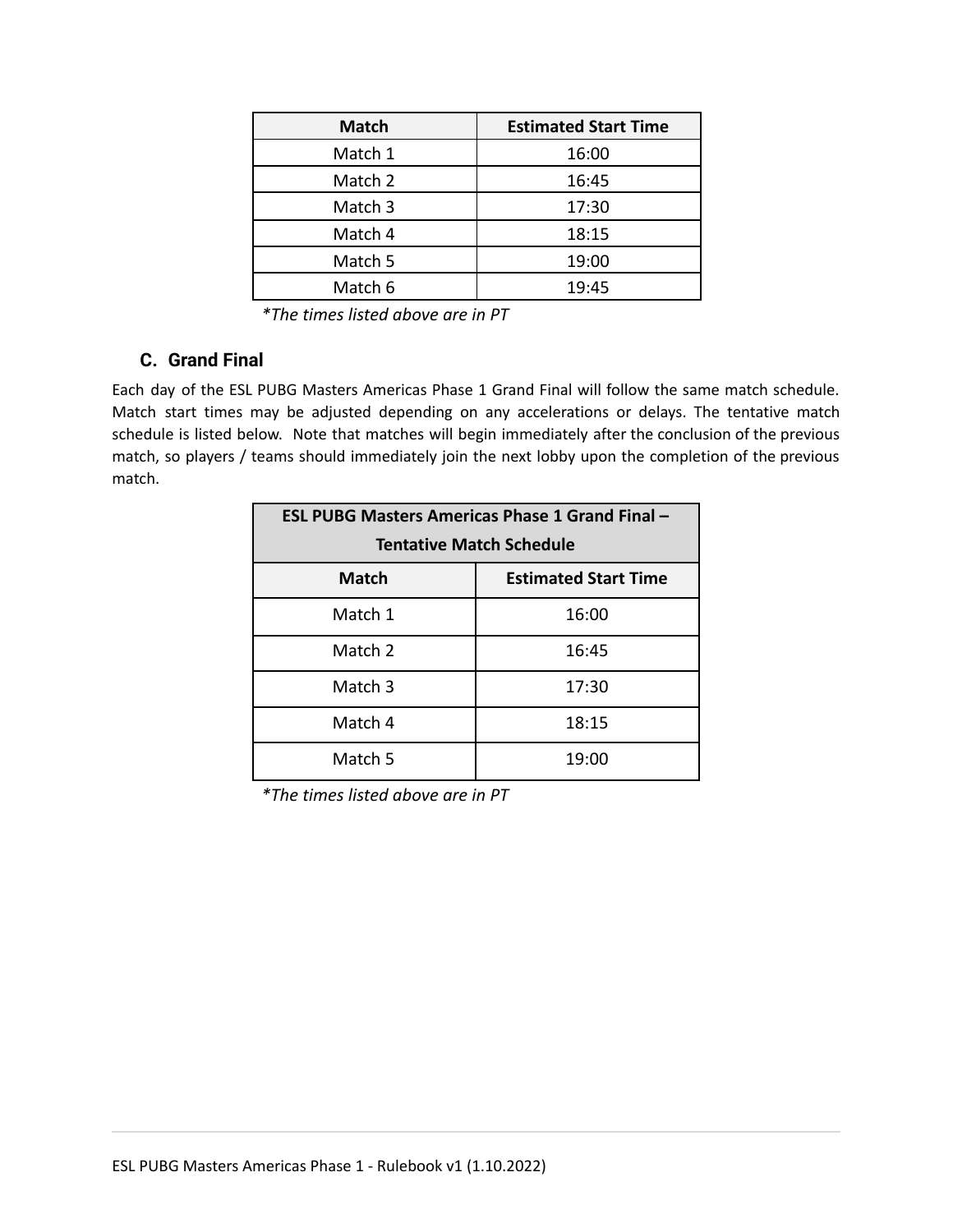# <span id="page-9-0"></span>**9. Map Order**

The map order for each day of the Competition is listed below.

## <span id="page-9-1"></span>**A. Open Qualifier**

| ESL PUBG Masters Americas Phase 1 Open Qualifier - Map Order |         |         |         |         |         |         |
|--------------------------------------------------------------|---------|---------|---------|---------|---------|---------|
| Match 2<br>Match 3<br>Match 1<br>Match 4<br>Match 5<br>Day   |         |         |         | Match 6 |         |         |
| Match Day 1                                                  | Erangel | Erangel | Erangel | Miramar | Miramar | Miramar |
| Match Day 2                                                  | Miramar | Miramar | Miramar | Erangel | Erangel | Erangel |

## <span id="page-9-2"></span>**B. Regional Playoff**

| ESL PUBG Masters Americas Phase 1 Regional Playoff - Map Order |         |         |         |         |                |         |
|----------------------------------------------------------------|---------|---------|---------|---------|----------------|---------|
| Day                                                            | Match 1 | Match 2 | Match 3 | Match 4 | <b>Match 5</b> | Match 6 |
| Match Day 1                                                    | Erangel | Erangel | Erangel | Miramar | Miramar        | Miramar |
| Match Day 2                                                    | Erangel | Erangel | Erangel | Miramar | Miramar        | Miramar |
| Match Day 3                                                    | Erangel | Erangel | Erangel | Miramar | Miramar        | Miramar |

#### <span id="page-9-3"></span>**C. Grand Final**

| <b>ESL PUBG Masters Americas Phase 1 Grand Final - Map Order</b> |         |         |         |         |         |
|------------------------------------------------------------------|---------|---------|---------|---------|---------|
| Day                                                              | Match 1 | Match 2 | Match 3 | Match 4 | Match 5 |
| Match Day 1                                                      | Erangel | Erangel | Erangel | Miramar | Miramar |
| Match Day 2                                                      | Miramar | Miramar | Miramar | Erangel | Erangel |
| Match Day 3                                                      | Erangel | Erangel | Erangel | Miramar | Miramar |
| Match Day 4                                                      | Miramar | Miramar | Miramar | Erangel | Erangel |
| Match Day 5                                                      | Erangel | Erangel | Erangel | Miramar | Miramar |
| Match Day 6                                                      | Miramar | Miramar | Miramar | Erangel | Erangel |

## <span id="page-9-4"></span>**10. Prize Pool & PGC Qualification Points**

#### <span id="page-9-5"></span>**A. Prize Pool**

The ESL PUBG Masters Americas Phase 1 Grand Final will have a total prize pool of \$50,000. Prize pool breakdown is listed below.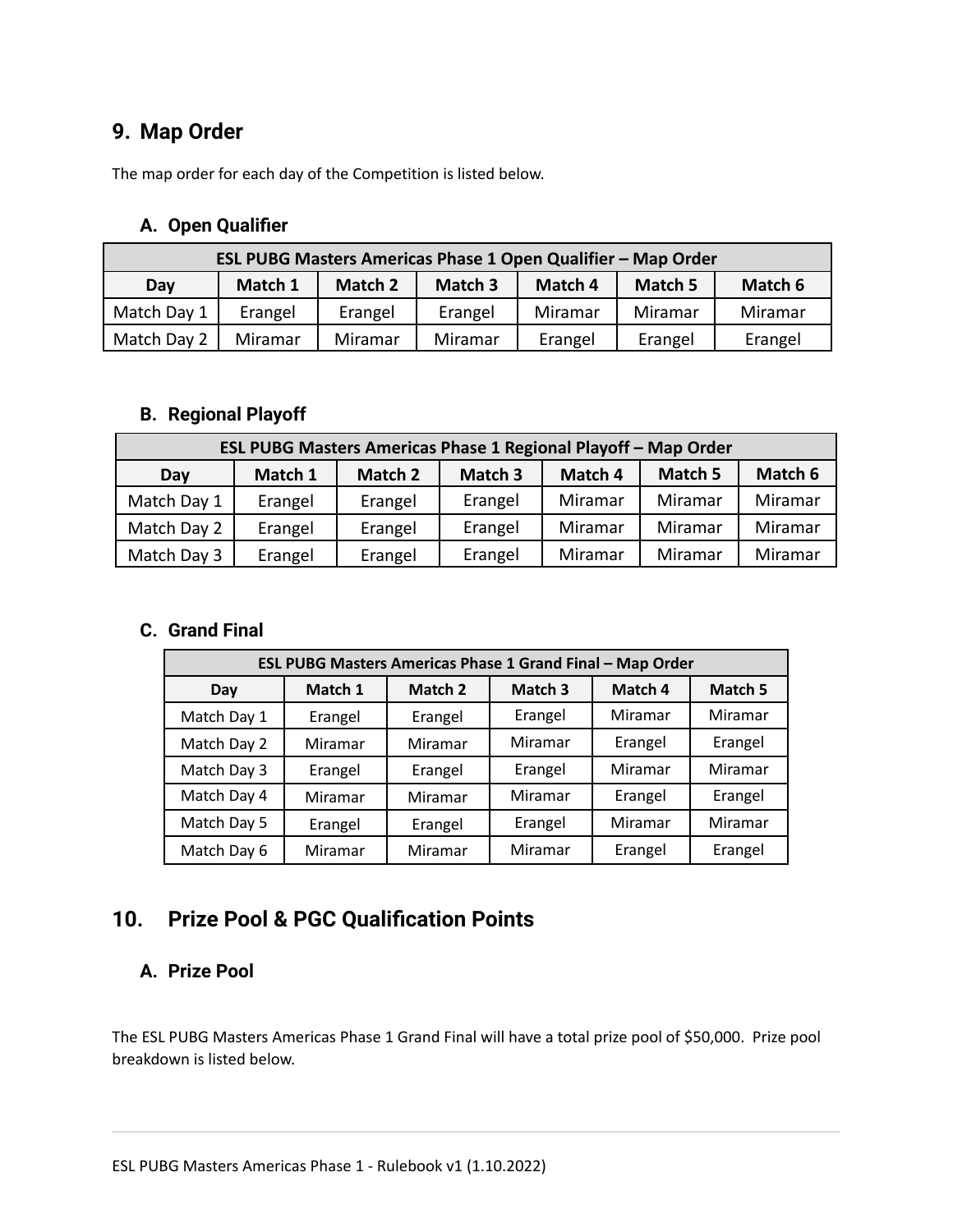| <b>ESL PUBG Masters Americas Phase 1 Grand Final -</b><br><b>Prize Pool Breakdown</b> |               |              |  |
|---------------------------------------------------------------------------------------|---------------|--------------|--|
| <b>Placement</b>                                                                      | <b>Amount</b> | % Prize Pool |  |
| 1                                                                                     | \$12,500      | 25.0%        |  |
| 2                                                                                     | \$7,500       | 15.0%        |  |
| 3                                                                                     | \$6,000       | 12.0%        |  |
| 4                                                                                     | \$5,000       | 10.0%        |  |
| 5                                                                                     | \$4,000       | 8.0%         |  |
| 6                                                                                     | \$3,000       | 6.0%         |  |
| 7                                                                                     | \$2,500       | 5.0%         |  |
| 8                                                                                     | \$2,000       | 4.0%         |  |
| 9                                                                                     | \$1,500       | 3.0%         |  |
| 10                                                                                    | \$1,500       | 3.0%         |  |
| 11                                                                                    | \$1,000       | 2.0%         |  |
| 12                                                                                    | \$1,000       | 2.0%         |  |
| 13                                                                                    | \$750         | 1.5%         |  |
| 14                                                                                    | \$750         | 1.5%         |  |
| 15                                                                                    | \$500         | 1.0%         |  |
| 16                                                                                    | \$500         | 1.0%         |  |

## <span id="page-10-0"></span>**B. PGC Qualification Points & Qualification Benefits**

In addition to Prize Pool, teams will be competing for PGC Qualification Points ("Points") which will determine the teams who will qualify for the PGC at the end of 2022. Teams will also receive auto qualification (only in the case of first place in PCS7 Americas) and preferential seeding for their placements in the Competition (hereinafter, combined, referred to as "Qualification Benefits"). Each of the four major Americas events – ESL PUBG Masters x 2, PCS6 and PCS7 Americas (for purposes of this section, referred to as "PGC Qualification Events") will allot PGC points and various Qualification Benefits to the top 16 teams. Teams who finish in the top 16 of the ESL PUBG Masters Americas Phase 1 Regional Playoff will receive the Qualification Benefit of being directly seeded to the PCS6 Americas Regional Playoff. The below table provides a breakdown of the overall PGC Qualification Point Distribution.

| <b>PGC Qualification Point Distribution</b> |                  |                  |                  |             |
|---------------------------------------------|------------------|------------------|------------------|-------------|
| Placement                                   | <b>Masters 1</b> | PCS <sub>6</sub> | <b>Masters 2</b> | <b>PCS7</b> |
|                                             | 200              | 450              | 300              |             |
|                                             | 120              | 270              | 180              | 330         |
|                                             | 95               | 215              | 145              | 265         |
|                                             | 80               | 180              | 120              |             |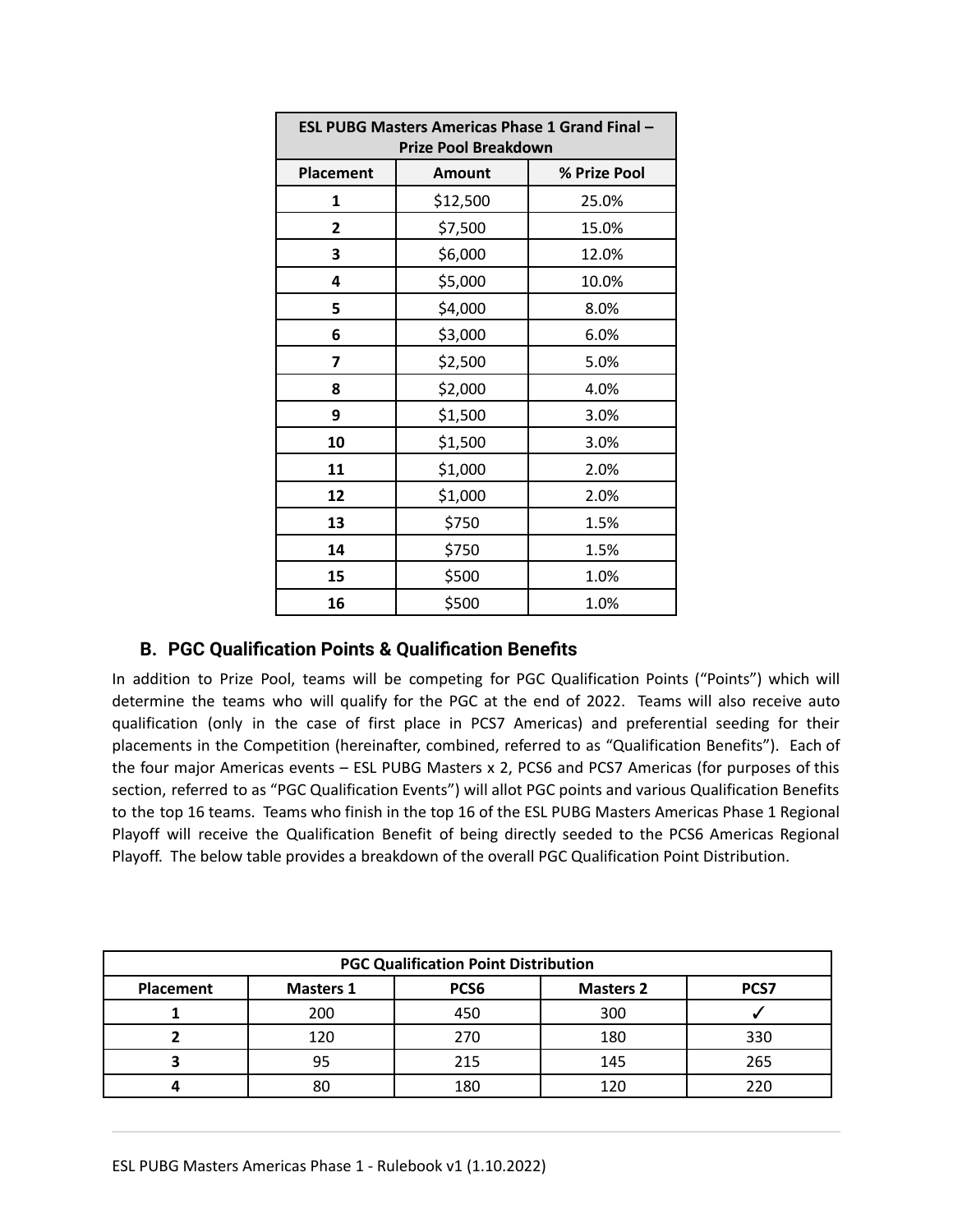| 5  | 65     | 145   | 95    | 175                 |
|----|--------|-------|-------|---------------------|
| 6  | 50     | 105   | 70    | 130                 |
| 7  | 40     | 90    | 60    | 110                 |
| 8  | 30     | 75    | 50    | 90                  |
| 9  | 25     | 55    | 35    | 65                  |
| 10 | 25     | 55    | 35    | 65                  |
| 11 | 20     | 40    | 30    | 50                  |
| 12 | 20     | 40    | 30    | 50                  |
| 13 | $10\,$ | 25    | 15    | 30                  |
| 14 | 10     | 25    | 15    | 30                  |
| 15 | 5      | 15    | 10    | 20                  |
| 16 | 5      | 15    | 10    | 20                  |
|    | 800    | 1,800 | 1,200 | $\checkmark$ + 1650 |

PGC Qualification Points – Rules to Note:

- PGC Qualification Points and any Qualification Benefits are assigned to the Team and in any case of a change of ownership, the Points will transfer to the new owner. For purposes of clarity, if a player leaves the team, the player **will not** take any Points along with them – all points will remain with the Team so long as no Roster Rules are violated.
- Teams will forfeit their Points and any other Qualification Benefits if they violate any Roster Rules.
- If an entire Team receives a time-based or permanent ban from PUBG Esports that would encompass PGC they will forfeit all Points and Qualification Benefits. If their ban encompasses a PGC Qualification Events in which they would have received a Qualification Benefit, they will forfeit the Qualification Benefits for that PGC Qualification Event. However, the Team would retain their Points so long as the ban does not encompass PGC.
- In the case of a Player(s) ban:
	- $\circ$  If the Team is unable to field a full roster, and not in violation of the Roster Rules, the Team will retain all Points and Qualification Benefits.
	- $\circ$  If the Team is unable to field a full roster and/or is in violation of the Roster Rules, they will forfeit Qualification Benefits for that PGC Qualification Event.
	- $\circ$  If the Team is unable to field a full roster and/or in violation of the Roster Rules for PGC, they will forfeit all Points and Qualification Benefits.
- If a Team does not qualify or participate in a PGC Qualification Event, the Team would still maintain their Points, so long as all Roster Rules and Eligibility Rules are adhered to.

## <span id="page-11-0"></span>**11. Roster Rules**

#### <span id="page-11-1"></span>**A. General Rules**

 $\bullet$  Each team will be required to register four (4) players. These four (4) players are considered their "Core Players". Rosters will be locked at the end of Registration, Monday 7, February 2022 at 11:59pm PT.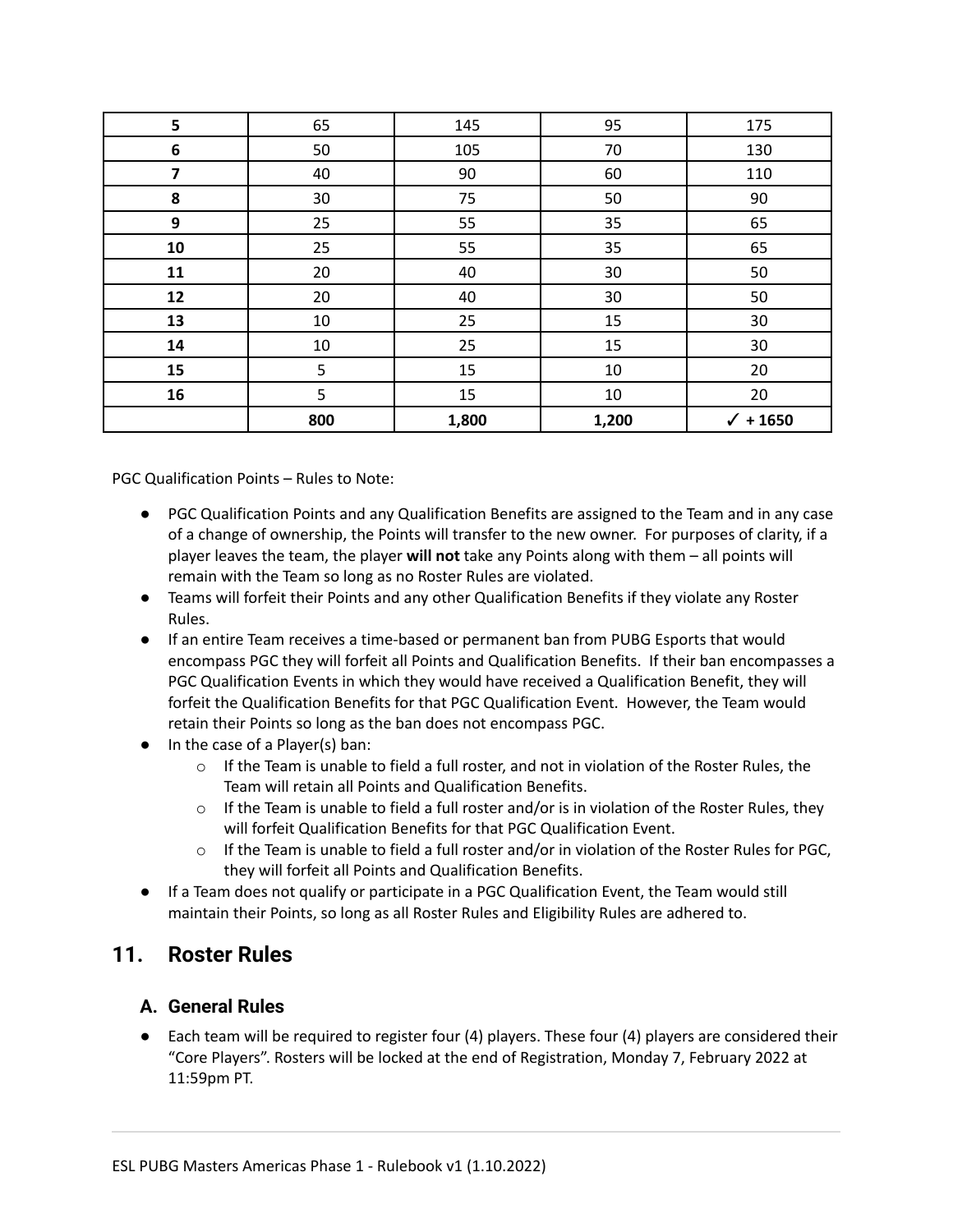- $\circ$  Substitutes will only be allowed in emergency situations with the Administration's approval
- Upon direct invitation to the Regional Playoff:
	- $\circ$  Teams must submit their Roster by Wednesday 16, February 2022 at 11:59pm PT and allocate which players are the Core Players and which player is the 5th player\* which will be designated as the "Substitute Player"
- Upon qualification to the Regional Playoff from the Open Qualifiers:
	- $\circ$  Rosters will unlock and teams will have the option to add a Substitute Player.
	- o Teams **cannot** change their Core Players who qualified to the Regional Playoff.
	- $\circ$  Rosters will lock for the Regional Playoff on Wednesday 16, February 2022 at 11:59pm PT.
- Teams must declare a Team Representative and complete the required Team Participation Agreement. Team Representative cannot be an individual associated in any way with another team. Team Representative **can be** a player of that respective team.
- Upon Qualification to the Grand Final:
	- o A Team roster is locked and carried over from Regional Playoff, if:
		- There was a Substitute Player on the roster during the Regional Playoff, and
		- **The Substitute Player played at least one match during the Regional Playoff.**
	- $\circ$  A team roster is unlocked if the above qualifications are not met, and the team can add, remove, or change a Substitute Player. The Core Players cannot be removed or changed from the Team.
- <span id="page-12-0"></span>● The use of unapproved players or substitutes is strictly prohibited.

### **B. Seeding/Slot Rules**

- For a team to keep their earned spot in the ESL PUBG Masters Americas Phase 1 Regional Playoff, the team must fulfill certain roster requirements based on their roster from their qualifying event.
	- $\circ$  Teams must maintain at least a minimum of 50% of their Core Players on their roster to keep their seed / slot for the next Americas event.
	- $\circ$  A Substitute Player transitions to a Core Player when he/she has participated in at least 33% of the Regional Playoff or Grand Final Matches based on their most recently locked roster. This would mean the Team has 5 Core Players - the original four (4) Core Players plus the converted Substitute Player.
	- o In the case where there **only** four (4) Core Players and the team splits into two (2) teams of two (2) Core Players each, then the following situation will apply:
		- If the team is owned by an Organization and/or Corporate Entity, then the Organization and/or Corporate Entity will keep the spot so long as at least two (2) of the Core Players remain on the roster.
		- If a team is Player-Owned, i.e. no individual or corporate entity owns the team, then the Team Representative will act as the "Owner" in this situation and the Team Representative will keep the spot, as long as at least (2) of the Core Players remain on the roster.
		- Organizations can and should protect themselves from losing their seed / slot through their contract with the Core Players, rather than through the Roster Rules. If the Core Players are signed to an Organization through the following event and the Core Players terminate their contracts, the slot will remain with the Organization. If the Organization terminates the contracts, leading them to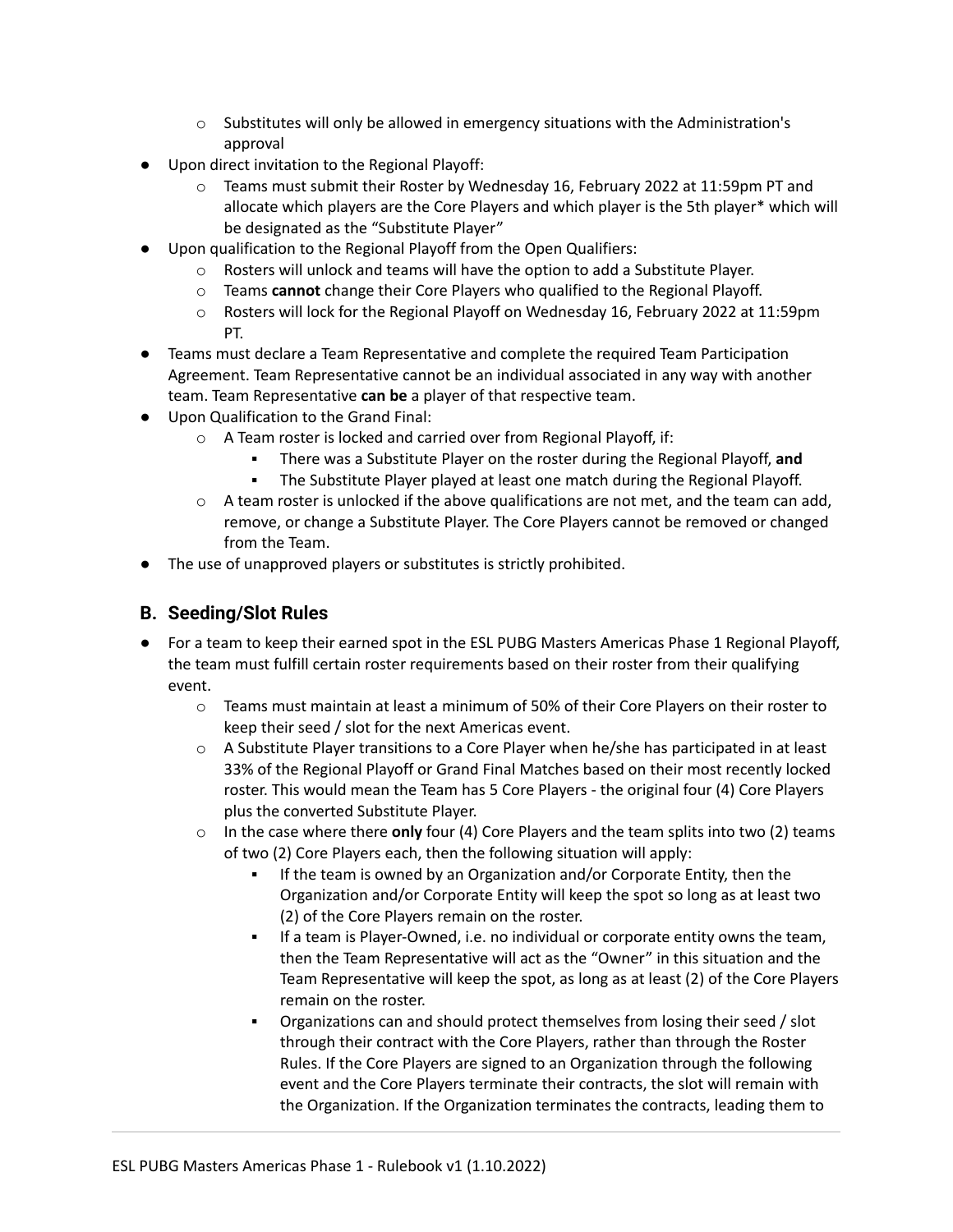violate the Roster Rules, their seed / slot will be returned to the Administration. The Administration reserves the right to allocate the seed/slot as they see fit.

- o In the case where there are five (5) Core Players, the team **must** keep three (3) out of five (5) Core Players to retain their seed / slot.
- If any team has a question on this rule, please reach out to the Administration.

\***Note:** A Substitute Player cannot be a player who has participated for any other team in any region during that phase.

Regardless of the situation, all Rosters must comply with the Player and Team Eligibility Requirements as mentioned in Section 3 of SUPER, respectively.

## <span id="page-13-0"></span>**12. General Rules**

### <span id="page-13-1"></span>**A. Server Utilization**

During the ESL PUBG Masters Open Qualifier Round 1 & 2 matches will be played on the Live Server, during Round 3 and the ESL PUBG Masters Phase 1 Regional Playoff matches will be played on the Esports Server designated by Administration. All players will be informed in advance for necessary downloads and installations.

All Competition teams/players are required to be in the PUBG Americas Player Discord server, team text and voice channels have been provided. The Active Roster must all be present in their provided voice channel 5 minutes before game start, the teams coach may sit in the voice channel and monitor comms but will be server muted prior to match start, streaming to the teams coach in any way is prohibited.

#### <span id="page-13-2"></span>**B. Documentation**

Teams are required to submit the below list of documentation. The Administration will reach out directly to the teams to provide the documentation and submission process.

- Team Participation and Logo License Agreement this is a contractual agreement between the Team and PUBG. It must be completed and submitted prior to participation in the Regional Playoff.
- Player Participation Agreement
	- o Must be completed by every team member including the Coach
- Player Photos to be submitted along with Player Participation Agreement
	- $\circ$  Mandatory head shot from bottom of your chest up, taken with a white or green screen background, with no texture. Arms can be crossed or at side. High quality camera and format (jpg or png only). Needs to be in team jersey, dark colored solid shirt or PUBG branded shirt. No headwear except for religious purposes.
	- $\circ$  Goofy photos of players and/or teams are welcome but not mandatory
	- o Must be submitted by every team member including the Coach

*Important Note on Team Participation and Logo License Agreement for Player-Owned Teams*: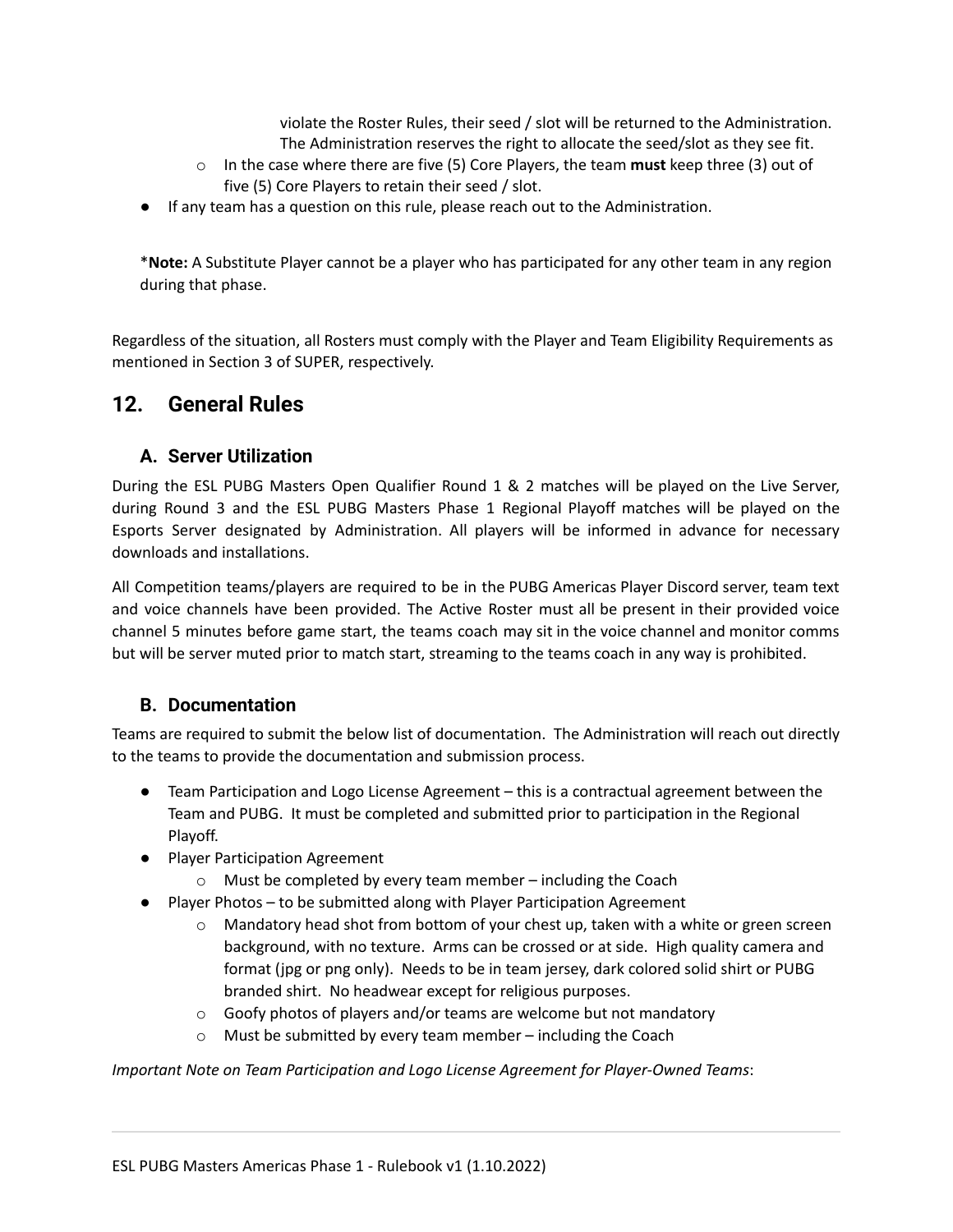If Team does not have a Parent Entity, i.e. if it is a Player-Owned Team, then the designated Team Representative will act as the default owner for purposes of the Rulebook. For clarity, in such a case, the Team Representative will be considered the "Owner" for all roster rules that reference an "Owner" in the Rulebook.

## <span id="page-14-0"></span>**C. Player Eligibility**

To participate in the Competition, the players must adhere to the following eligibility guidelines:

- Participants must be 18 years old, defined as having lived 18 full years, by the date of their first match.
- Participant must have an active and eligible PUBG account. Players with a game ban of longer than seventy-two (72) hours are not considered active or eligible. However, the Administration reserves the right to review the situations on a case by case basis and decide accordingly. For example, any game bans, regardless of length, associated with cheating allegations, will render the player inactive and ineligible to participate.
- Player aliases and in-game nicknames are subject to approval by the Administration and must adhere to the code of conduct within SUPER. To call out a few specifics, player aliases and in-game nicknames cannot:
	- o Have a resemblance or are identical to any brand or trademark that they personally don't own
	- $\circ$  That is protected by third-party rights and player does not have written permission to use
	- o That is trying to imitate a real person other than themselves
	- o Discriminatory names, including but not limited to any language regarding ethnicity, nationality, race, gender, religion, and/or sexual orientation

## <span id="page-14-1"></span>**D. Team Eligibility**

To participate in the Competition, the teams must adhere to the following eligibility guidelines:

- Team names and team logos are subject to approval by the Administration and must adhere to the code of conduct within SUPER. To call out a few specifics, team names and team logos cannot:
	- $\circ$  Have a resemblance or are identical to any brand or trademark that they personally don't own
	- $\circ$  That is protected by third-party rights and the team does not have written permission to use
	- o That is trying to imitate a real person other than themselves
	- $\circ$  Discriminatory names, including but not limited to any language regarding ethnicity, nationality, race, gender, religion, and/or sexual orientation
- Regional eligibility guidelines:
	- o At least fifty percent (50%) of the roster must be legal citizens or permanent residents of countries within the Region of participation. For example, if you have a roster of four (4), then at least two (2) players must be legal citizens or permanent residents of the countries within the Region of participation. if the roster consists of five (5) players, then at least three (3) players must be legal citizens or permanent residents of the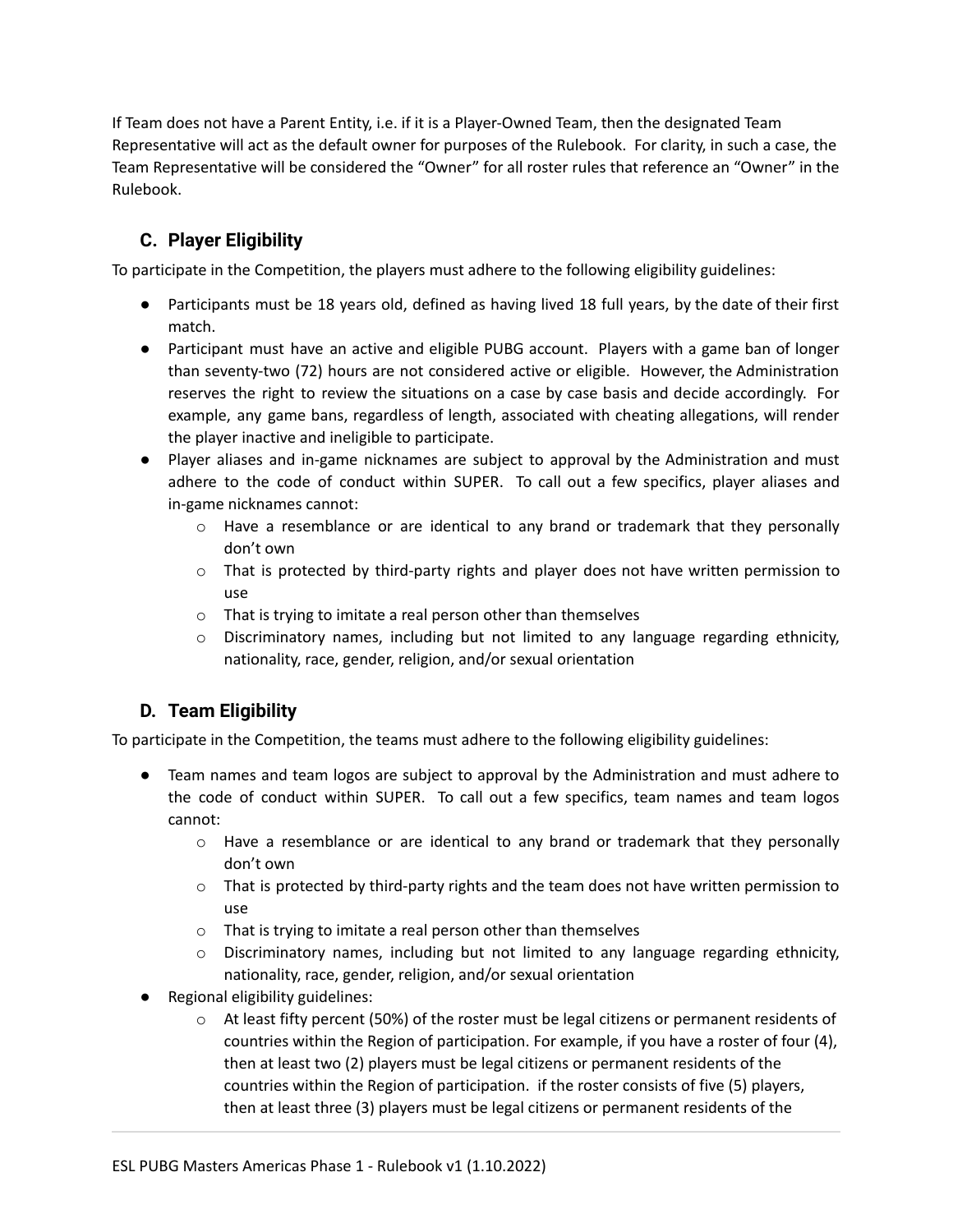Region. For the purpose of this section, legal citizenship and/or permanent residency are defined per the laws of each corresponding country.

- o A team (and/or organization) is only allowed to play in one Region.
- Multiple team ownership: To preserve the integrity of the Competition, the following rules apply to any individual, entity or group that owns, operates, controls, or has an interest in a team that is competing in the Competitions.
	- o An individual, entity or group cannot directly or indirectly own or operate more than one team globally.
	- $\circ$  An individual, entity or group cannot directly or indirectly participate in the financing, operation, marketing, or management of more than one team within the globally.
	- $\circ$  No two teams can operate under the same brand or team name or variations of the same brand or team name in more than one team within the globally.
	- $\circ$  No two individuals, entities or groups that own, operate, control, or have an interest in any team can enter into a business or financial relationship with a common interest that can directly or indirectly benefit both parties based on performance in the Competition.

#### <span id="page-15-0"></span>**E. Countries**

This is the list of all eligible countries within the respective tournament region required to participate in ESL PUBG Masters North America:

| <b>North America (NA)</b> |                          |  |  |
|---------------------------|--------------------------|--|--|
| Canada                    | United States of America |  |  |

#### **F. Toxic Behavior**

The Administration will not accept any toxic behavior by or towards any participant prior to, during or after the Competition. This includes, but not limited to, the following:

- Profanity and hate speech participants shall not use language that is obscene, foul, vulgar, insulting, threatening, abusive, libelous, slanderous, defamatory, or otherwise offensive. Participants shall not incite hatred or discriminatory conduct.
- Disruptive and abusive behavior participants shall not take any action or perform any gesture which is insulting, mocking, disruptive, or antagonistic. Participants are responsible for being aware of the sensitivities of the cultures of the teams and other participants, with regards to avoiding any comments, actions or activities that may be reasonably constituted as insulting, mocking, disruptive, or antagonistic.
- Harassment and sexual harassment participants shall not participate in any act of harassment. Harassment is defined as systematic, hostile, and repeated acts which are intended to isolate or ostracize a person and/or affect the dignity of a person. Unwelcome sexual advances of any kind are strictly prohibited.
- Discrimination or denigration participants shall not offend the dignity or integrity of a country, private person, or group of people through contemptuous or discriminatory words or actions based on race, ethnicity, national origin, social origin, gender, language, religion, political opinion, financial status, birth status, sexual orientation, or any other reason.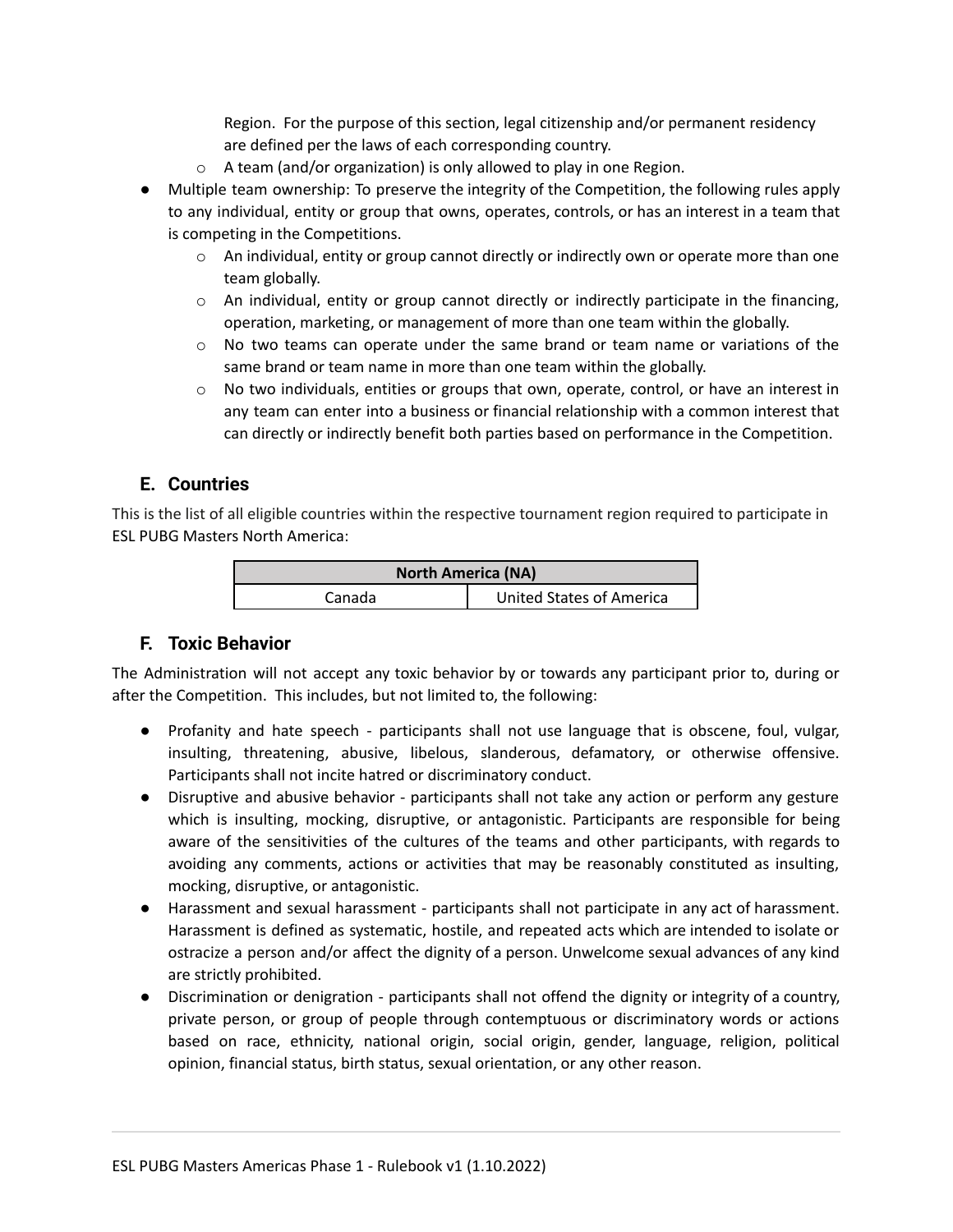All determinations of any toxic behavior are at the sole discretion of the Administration and/or its representatives, agents or employees.

### <span id="page-16-0"></span>**G. Violations of Rules & Regulations / Punishments**

Participants who fail to abide by these official rules or Code of Conduct may be subject to penalties, fines, suspensions, or bans as deemed necessary and appropriate by the Administration.

Administration reserves the right to investigate any instance in which a rule may be violated. Participants shall not withhold information from the Administration during an investigation. During an investigation, Participants must adhere to the instructions of the Administration and supply complete and accurate information. Participants shall never create any obstruction to an investigation

The Administration reserves the right to issue, without limitation of its authority, penalties at its sole discretion upon discovery of any conduct or rule violations in accordance with the severity of the infraction. Repeated infractions may result in more severe consequences. Penalties may include, but are not limited to the following:

- Verbal and/or written warning(s)
- Fine(s) and/or deduction(s) of prize money
- Forfeiture(s) of Match(es)
- Disqualification(s)
- Suspension(s) or Ban(s)

The Administration reserves the right to publish any information regarding any violation of these official rules or the Code of Conduct in SUPER. By participating in the Competition, teams and participants hereby waive any right to legal action against PUBG, its Affiliates, or other teams and participants regarding the issuing and publishing of penalties.

#### <span id="page-16-1"></span>**H. Streaming**

PUBG and ESL reserve exclusive rights for broadcasting and streaming for this event. Players are not allowed to personally stream their matches and games without prior approval from PUBG and/or ESL. When permission to broadcast is granted, the broadcaster must use 25 minutes of delay.

#### <span id="page-16-2"></span>**I. Platform Rules**

All Participants must abide by the ESL platform Website and Game Accounts rules as specified on the ESL website under[10, SUPER and Rulebook will supersede any conflict in rules or interpretations between the Platform Rules, Rulebook and/or SUPER.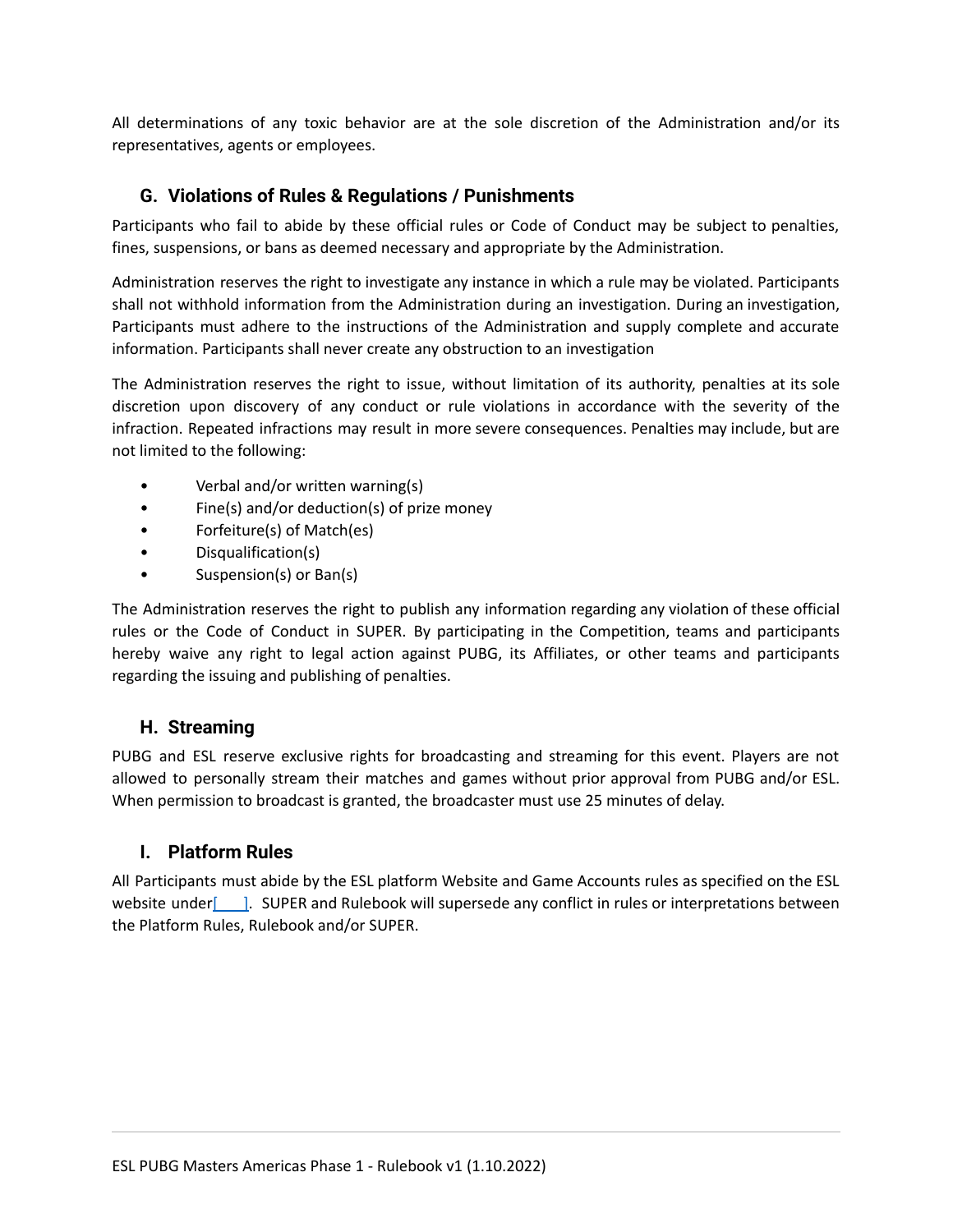## <span id="page-17-0"></span>**13. Pre-Match**

#### <span id="page-17-1"></span>**A. Hardware, Software and Internet Connections**

When a team checks in, they should be prepared to begin the match immediately. All hardware, software and Internet issues should be solved by the player prior to check in. If any technical issues arise, matches will not be restarted or delayed.

Players are responsible for downloading the necessary game clients and updates to the servers/clients. Match start times will not be delayed due to any individual client or game issues.

All players should adjust settings and/or their hardware set up prior to checking in. Hosts will not wait for players to adjust settings or hardware before starting matches.

### <span id="page-17-2"></span>**B. Check-In**

It is the teams' responsibility to ensure they check in by the required time. Timings and lobby information are subject to change, so it is every teams' and individual player's responsibility to update themselves on Discord servers before the Competition/round/match starts regarding any changes.

If a team is missing from the lobby at the match start time, the match will be started without them. All matches will be played as per the prescribed timings, so the teams must join the new game lobby and be prepared to start as soon as possible upon completion of the prior match.

It is the responsibility of each team captain to read discord for important messages regarding the lobby they are assigned to. This is especially important in the early part of each new game if a server needs to be restarted.

## <span id="page-17-3"></span>**14. During a Match**

#### <span id="page-17-4"></span>**A. Disconnections**

A player is allowed to reconnect if they are disconnected. However, there will be no restarts for disconnections once the match has started. A match has officially started once all 64 players have entered the lobby, are aboard the plane and the flight path has started.

Once a match has begun, the match can only be restarted if:

- More than 10 players in the lobby did not make it into the game.
- If all players are marked as "#unknown"
- If the lobby host doesn't make it into the game.

<span id="page-17-5"></span>The above can be overruled by the lobby host if he/she sees fit.

#### **B. Server Crash**

If a server crashes mid-match, the match will be restarted.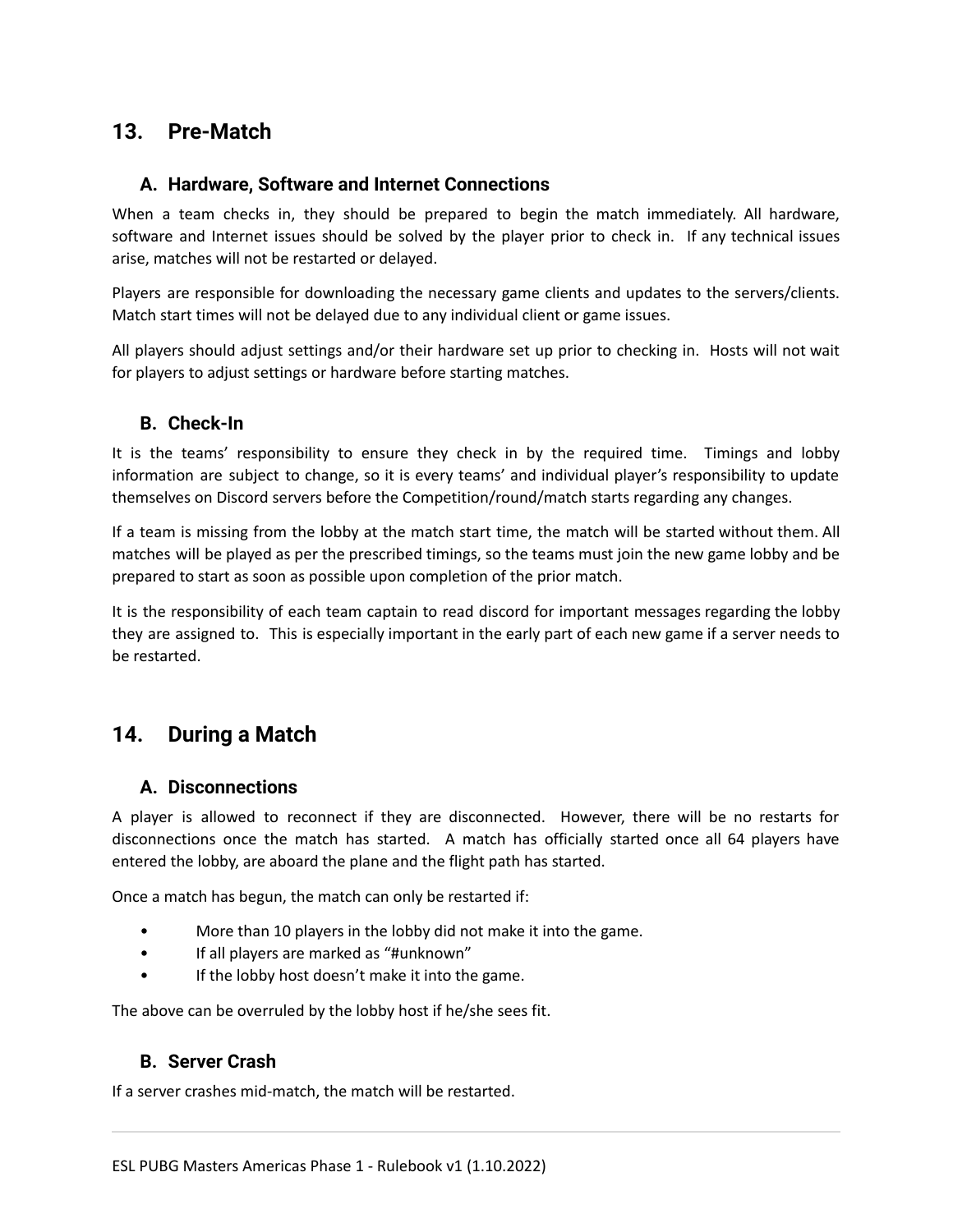### <span id="page-18-0"></span>**C. Replay and Match Materials**

All players must have the replay function enabled in-game for the Competition. All replays and screenshots from the matches need to be saved for 14 days from the date the tournament ended. The Administration has the right to request the replay or screenshot at any time within these 14 days.

To find your replays: press "Windows Key + R" and type "%localappdata%\TslGame\Saved\Demos".

#### <span id="page-18-1"></span>**D. Bugs**

In-game bugs are treated as part of the game. In the case of a bug negatively affecting a player, there will be no restart or remedy available to the player.

All problems and bugs encountered on any of the ESL web pages currently in use should be reported as soon as possible to a Community mod or the bugs channel on the ESL Discord. This will allow ESL the best chance to assist you as a player with the issue.

### <span id="page-18-2"></span>**E. Cheats**

The use of cheats is forbidden during the Competition. The use of a cheat will result in bans and/or disqualifications. For purposes of clarity, a cheat is any program, software, code or hack that gives players a competitive advantage over their opponent. Examples of cheats include:

- ESP
- Radar hacks
- Wallhacks
- **Speedhacks**
- Aimhacks
- Hitbox manipulation
- **Teleportation**
- The usage of a bug/bugs to gain an advantage versus your opponents
- Game file editing to remove grass or other aspects from the game
- All 3rd party software or tools that are not allowed by the game publisher and that can give an unfair advantage to a player or team is classed as cheating and is not allowed. Examples of software that are not allowed are ReShade, SweetFX, and VibranceGUI.

If a team uses a player that has an active ban by PUBG the team will be disqualified from the tournament.

The Administration reserves the right to monitor any player as they deem fit during the Competition and players agree to be cooperative during any investigation or review into a player's activities. Uncooperative actions from a player may result in a guilty verdict in any allegation of cheating.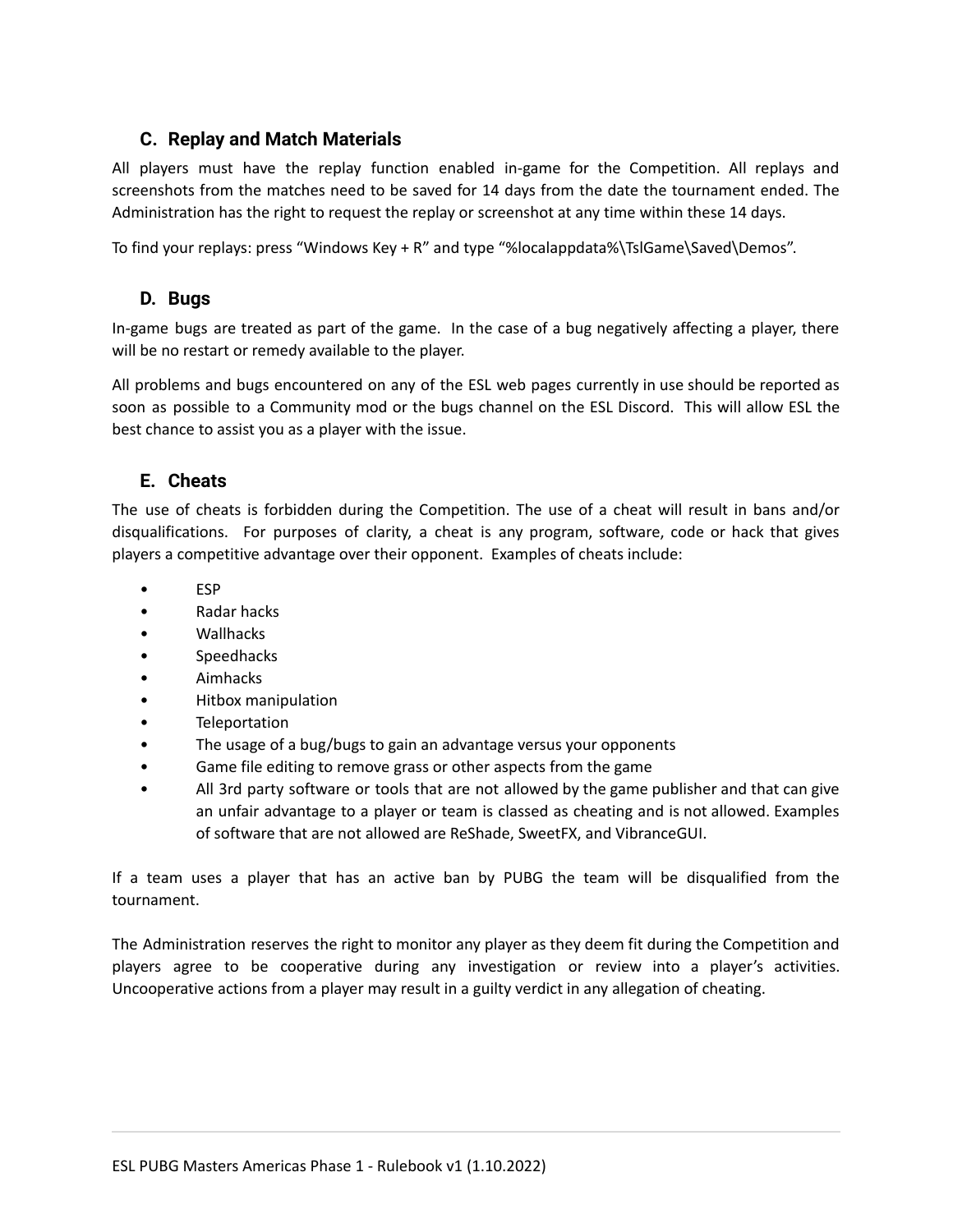### <span id="page-19-0"></span>**F. In Game Skins**

Administration reserves the right to request players to equip their in-game characters with specific items at their discretion. Such items will be provided to the players through the Esports Server and informed through Discord in advance.

### <span id="page-19-1"></span>**G. Communication / Match Support**

As mentioned earlier, all hardware, software and internet/network issues are the sole responsibility of the player. Hence, match support for the Competition is limited to the discord and lobby host. The discord and lobby hosts are there to assist you in your questions related to the Competition, rulings and other participation questions.

In all your communications pre, during and after the matches, the toxic behavior rules are to be followed.

## <span id="page-19-2"></span>**15. Post-Match:**

### <span id="page-19-3"></span>**A. Result**

Official results will be posted on the website and ESL platform as per regular procedures. Should teams have any questions or concerns regarding results, please raise the issue on Discord which will be followed up accordingly. Any further complaints can be filed following the "Protest/Escalations" procedure in Section 15B.

## <span id="page-19-4"></span>**B. Protests / Escalations**

Participants who wish to contest a ruling from the Host, believe a rule has been violated, or believe tournament integrity has been jeopardized in any way ("Disputing Party") may make a request to open a dispute. A dispute must not delay an upcoming match unless the dispute has the potential to impact the qualification or elimination for the upcoming match, at the sole discretion of the Administration.

The procedure to open and resolve a dispute is as follows:

- 1. A written statement must be provided to Host Lead or Overseer within one (1) hour of the completion of the match day in which the dispute pertains. The statement, at its minimum, must explain the Disputing Party's dispute and basic details of the situation.
- 2. Based on the situation, Administration will determine if the dispute is clearly addressed by the Rules. If so, the dispute will be addressed accordingly. If not, Administration will take necessary steps to establish a fair and judicious ruling on the manner.
- 3. The ruling on the dispute must be decided prior to the following match day, or before the final rankings are calculated for that respective stage, whichever happens first.
- 4. At this point, the ruling will become final.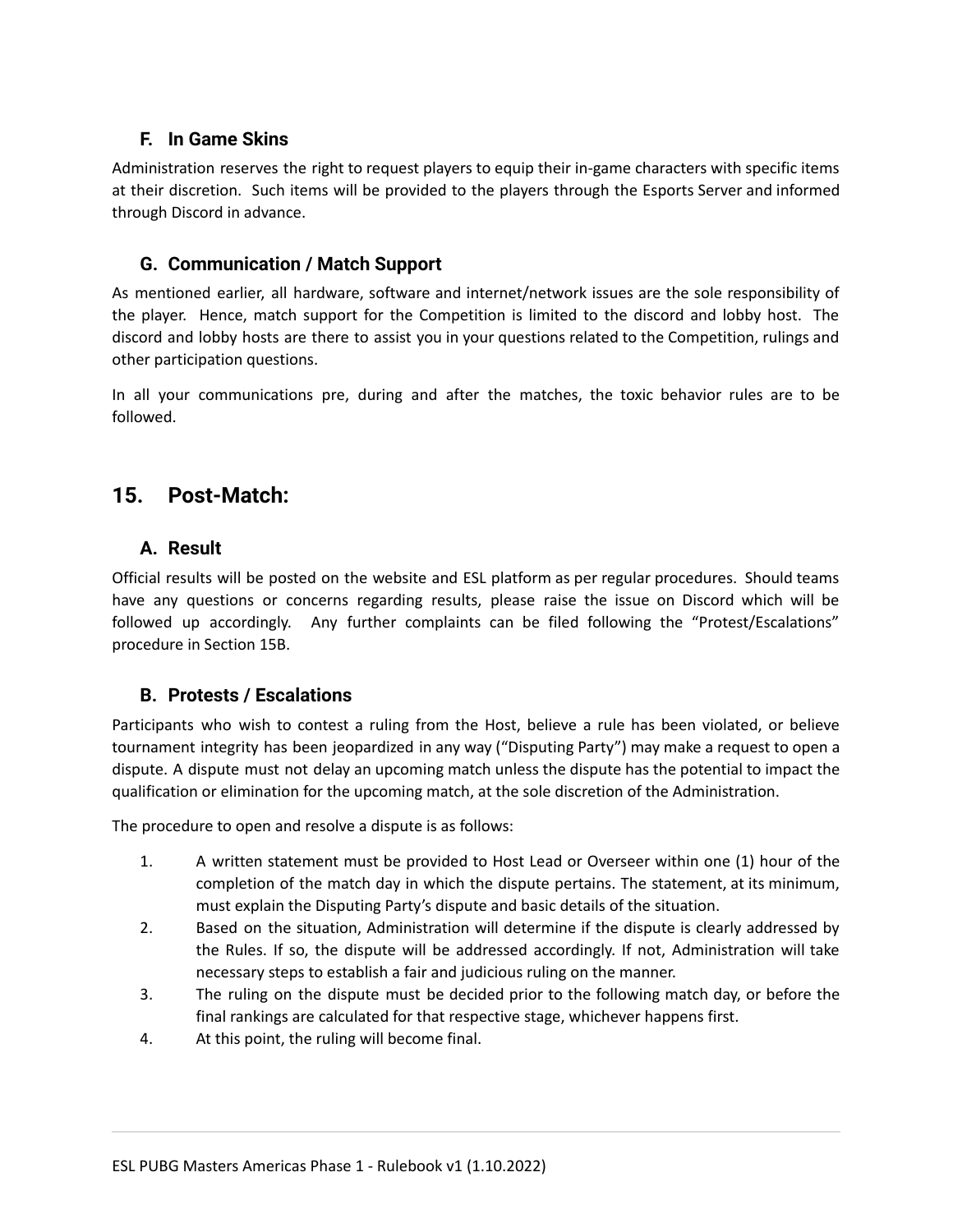## <span id="page-20-0"></span>**C. Breaks between Matches**

Matches will be conducted as per the schedule. Players must enter the lobby as quickly as possible after the completion of the previous match. Hosts will not delay the start of the matches for late arriving players. Failure to return to the lobby on time may subject the player to penalties.

## <span id="page-20-1"></span>**16. Participation Agreement:**

By participating in the Competition, Participants hereby agree to be bound by and always comply with the Rules. By participating in the Competition, Participants may be exposed to certain information that is not known by the general public ("Confidential Information"). Confidential information shall include but not be limited to product features, designs, specifications, marketing plans, or Competition plans. Participants hereby agree never to disclose Confidential Information. Participants hereby irrevocably grant to PUBG Corporation, its parent, affiliates, successors, and anyone acting under the authority or permission of any of the foregoing, the world-wide, royalty free, perpetual right to use their names, quotes, biographical description, picture, likeness, voice, or video recording to be associated with the Competition.

Participant has been granted permission to participate in the Competition. In order to participate in the Competition, Participant agrees and acknowledges that: (i) Participant is under no obligation to participate in the Competition, and that the decision to participate in the Competition was made solely by Participant; (ii) participation in the Competition may entail known, unknown, anticipated, and unanticipated risks that could result in damage to Participant. Participant understands that such risks cannot be eliminated. Participant hereby releases and holds harmless from liability PUBG Corporation and their subsidiaries and associated companies, officers, officials, agents, and/or employees with respect to any and all losses, damages, costs, or losses or damages to property that may arise due to taking part in the Competition, regardless of whether such losses or damages arise from the negligence of the parties released from liability.

Participant agrees not to engage at any time in any form of conduct or make any posts, statements or representations, or direct any other person or entity to engage in any conduct or make any posts, statements or representations, that disrupt, disparage, criticize or otherwise impair the reputation or disrupts the business of PUBG, PUBG Continental Series, ESL PUBG Masters, official PUBG esports events, its affiliates, parents and subsidiaries and their respective past and present officers, directors, stockholders, partners, members, agents and employees. Nothing contained in this clause shall preclude Participant from providing truthful testimony or statements pursuant to subpoena or other legal process or in response to inquiries from any government agency or entity. Participant agrees to cooperate with any and all investigations by the Administration regarding the potential violation of the Rules, including access to public social media content.

Participant agrees to adhere to the rulings made by the Administration of the ESL PUBG Masters and, in situations where rulings go against the Participant, the Participant agrees to play out their remaining matches and resolve all disputes upon the completion of the match day and/or Competition. Participant understands and agrees that if they walk out or refuse to participate in the scheduled matches, they will be subject to punishments as laid out in SUPER, which include but are not limited to, fines, forfeiture of prize money, disqualifications and/or banning of Participant.